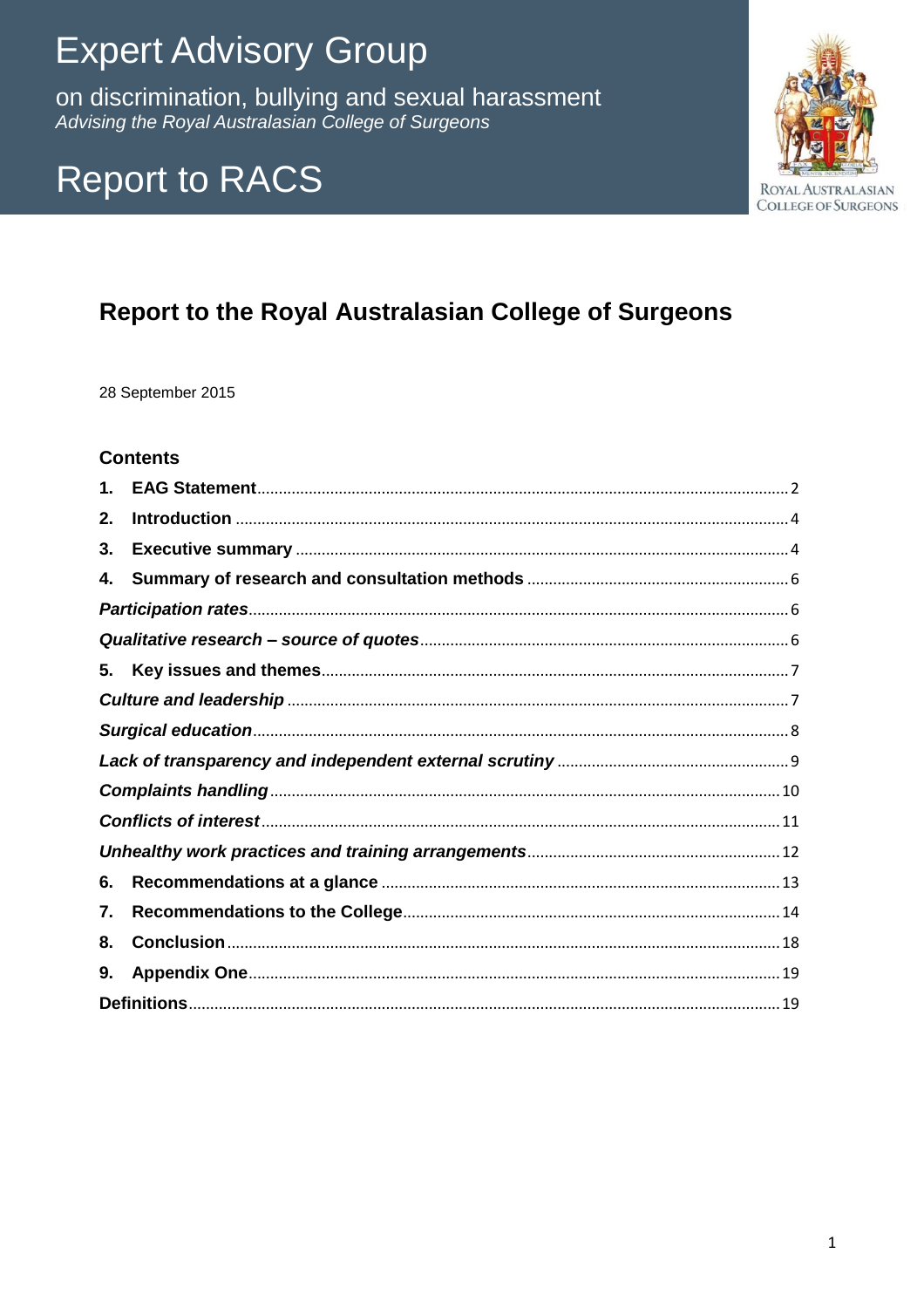on discrimination, bullying and sexual harassment *Advising the Royal Australasian College of Surgeons* on discrimination, bullying and sexual harassment

# Report to RACS



### **1. EAG Statement**

Every patient has a right to expect that their healthcare is uncompromised by discrimination, bullying and sexual harassment in the practice of surgery.

Every surgical Trainee has a right to an education free of discrimination, bullying and sexual harassment.

Every International Medical Graduate has a right to be assessed on their merits, free of discrimination, bullying and sexual harassment.

And every healthcare worker – including every surgeon – has a right to a workplace free of discrimination, bullying and sexual harassment.

In this workplace, patient safety is the absolute and common priority. Teams work together effectively, respecting the skills, experience and contribution of each member. The success of surgical teams is measured by the safety of the workplace and training post, and by the extent to which all team members recognise that what they achieve together is more valuable than anything they can achieve on their own.

Workplaces like this exist now in some places in Australia and New Zealand. But they are a long way from the everyday reality of most people involved in the practice of surgery.

This must change. It is what both patients and surgeons in Australia and New Zealand deserve.

Effective change will take sustained commitment from individual surgeons, the College, public and private hospital employers, the healthcare sector and governments.

It will take a collective recognition that there must be a profound shift in the culture of surgery and an unwavering commitment to achieving this. Long-established traditions that have been inherited and have normalised unprofessional, and sometimes illegal, behaviours must be relinquished. Gender inequity must be addressed. Discrimination, bullying and sexual harassment must become problems of the past.

Everyone involved in the practice of surgery in Australia and New Zealand has a role in leading the way. With courage and purpose, on a foundation of transparency and independent scrutiny, a culture of respect and professional excellence in the practice of surgery can be built.

It will take individual surgeons meeting – and being held to account against – their legal and professional responsibilities to their patients, their trainees, their healthcare colleagues and their peers.

It will take bystanders speaking up and not being silent witnesses to discrimination, bullying or sexual harassment.

The College must be bold and embrace this opportunity to lead lasting, positive change by:

- filling gaps in training, education and policy
- working in effective partnership with the Specialty Societies and Training Boards
- establishing partnerships with employers and others in the health sector
- actively holding practitioners and employers to account against agreed standards
- meeting its duty of care to trainees
- addressing gender inequity
- making it safe for people to raise concerns without fear of retribution
- making surgery the career of choice for the best young doctors who will reflect the qualities, diversity and professional excellence that the College wants the profession to be known for and
- showing others in the health sector what it looks like to successfully address and prevent discrimination, bullying and sexual harassment.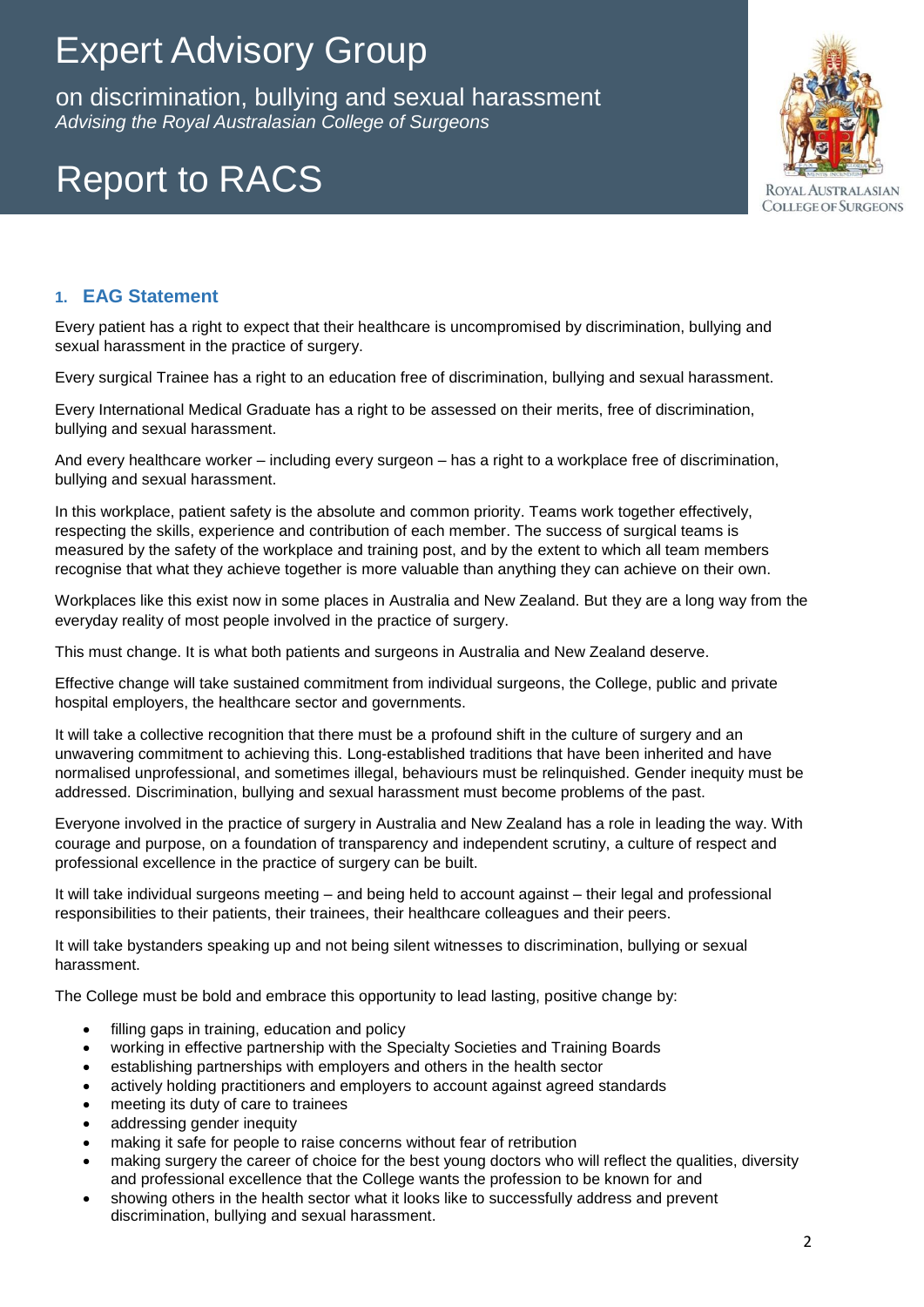on discrimination, bullying and sexual harassment *Advising the Royal Australasian College of Surgeons* on discrimination, bullying and sexual harassment

# Report to RACS



There is no room for bystanders. Employers, hospitals, governments, health professional and industrial associations, regulators and other partners in the health sector must also commit to sustained action.

It will take employers taking seriously their responsibilities to provide a safe workplace and governments supporting hospitals to do this. It will take new partnerships, committed collaboration and fresh approaches.

There needs to be a new, shared language that makes clear the risk to patient safety from discrimination, bullying and sexual harassment. There will be lessons for the rest of medicine, and the health sector more widely, to learn.

This does not involve trashing the past. It involves mindfully, deliberately taking what is best from the rich history of the practice of surgery and re-settling it on foundations of respect, transparency and professional excellence.

Nearly 50% of College Fellows, Trainees and International Medical Graduates report being subjected to discrimination, bullying or sexual harassment. It is inconceivable that anyone finds this acceptable or contests the seriousness and spread of these problems.

The status quo will not serve the future. Individually and collectively, College Fellows must recognise and commit to closing the gap between how it has been, and how it must become.

The Hon. Rob Knowles AO (Chair) Dr Helen Szoke (Deputy Chair) Mr Graeme Campbell Dr Cathy Ferguson Dr Joanna Flynn AM Mr Ken Lay APM Dame Judith Potter DNZM, CBE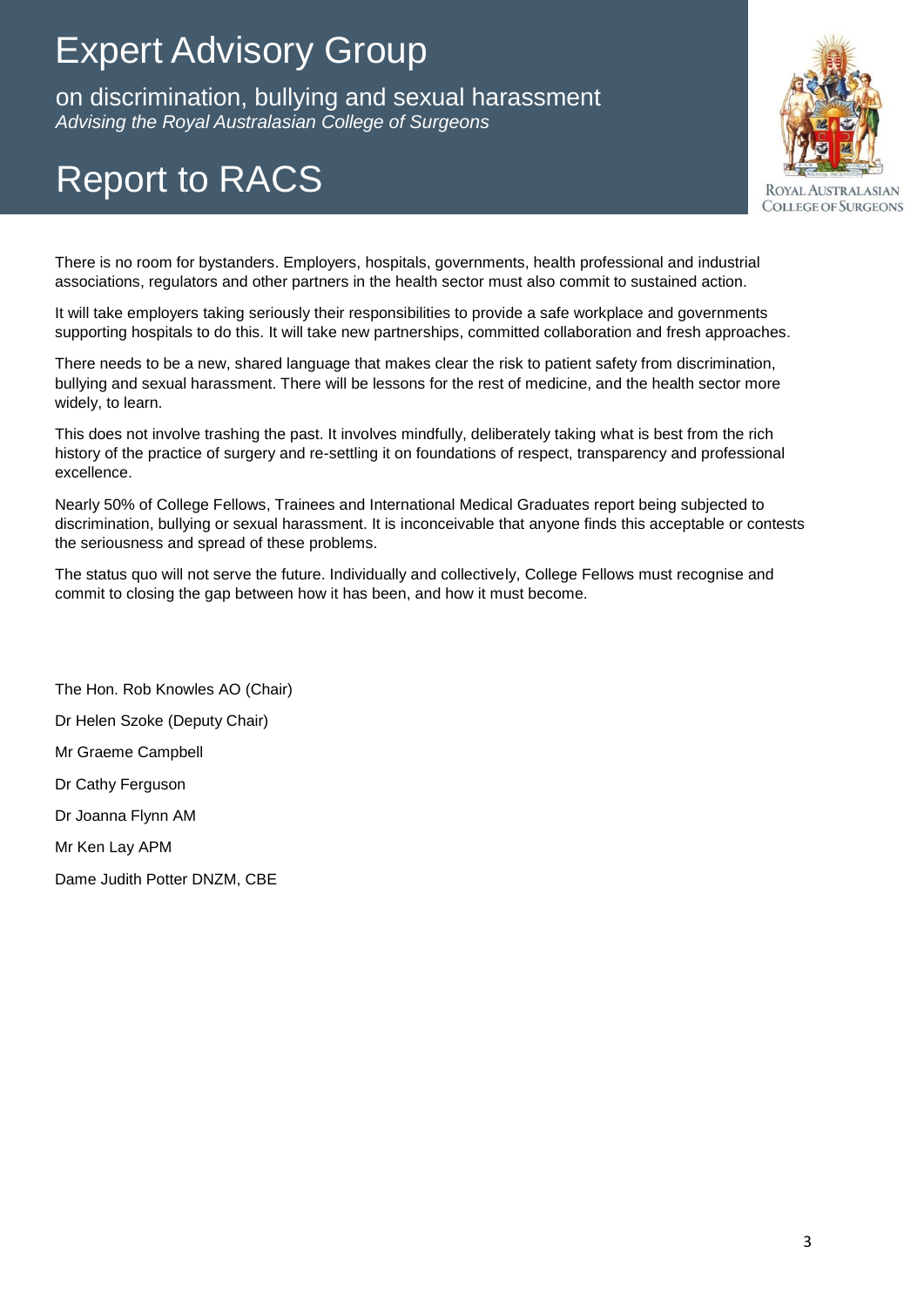on discrimination, bullying and sexual harassment *Advising the Royal Australasian College of Surgeons* on discrimination, bullying and sexual harassment

# Report to RACS



### **2. Introduction**

This report summarises the issues raised in research and consultation commissioned by the Expert Advisory Group (EAG) to the Royal Australasian College of Surgeons, (RACS) in 2015. It recommends actions the College can take alone and in partnership to address and prevent discrimination, bullying and sexual harassment in the practice of surgery.

The EAG has been shocked by what it has heard. The time for action has come. The College must be bold and embrace this opportunity to lead lasting, positive change. There is no room for bystanders and hospitals, employers, governments, health professional and industrial associations, and other partners in the health sector must also meet their responsibilities and make a sustained commitment to action.

### **3. Executive summary**

There was strong participation in all consultations and surveys and the research results are robust and valid.

Research results and consultation feedback confirm that discrimination, bullying and sexual harassment are pervasive and serious problems in the practice of surgery in Australia and New Zealand. The effects are significant and damaging. Discrimination, bullying and sexual harassment affect not only the individuals who are subjected to these behaviours, but also the healthcare teams who witness or are part of them, and patients whose safety is risked as a result of them. The research shows that there are some surgeons who do not believe these problems exist.

There was considerable support for the College in tackling these issues and establishing the EAG. As well, most participants valued the profession and the enormous contribution it makes to the healthcare sector and the community. Among those who believed there are serious issues to address, there was hope that lasting, positive change can be achieved.

The EAG accepts the view that there are serious issues to address. It focuses on the problems that have been identified and makes recommendations aimed at lasting change. The EAG recognises the enormous contribution of surgeons to the healthcare sector and the community, the integrity and positive role modelling of many in the profession, and the commitment of the College in establishing and resourcing the EAG, and leaving it to do its work unconstrained.

The research found that:

- 49% of Fellows, Trainees and International Medical Graduates report being subjected to discrimination, bullying or sexual harassment
- 54% of Trainees and 45% of Fellows less than 10 years post-fellowship report being subjected to bullying
- 71% of hospitals reported discrimination, bullying or sexual harassment by a surgeon in their hospital in the last five years, with bullying the most frequently reported issue
- 39% of Fellows, Trainees and International Medical Graduates report bullying, 18% report discrimination, 19% report workplace harassment and 7% sexual harassment (some reporting more than one behaviour)
- the problems exist across all surgical specialties in both countries and all regions, and
- senior surgeons and surgical consultants are reported as the primary source of these problems.

**Discrimination**: Reported by 18% of prevalence survey participants, is most commonly about cultural or racial discrimination (33%), followed by sexual discrimination (16%); was effectively resolved in only 12% of cases; and was most commonly reported by International Medical Graduates (27%).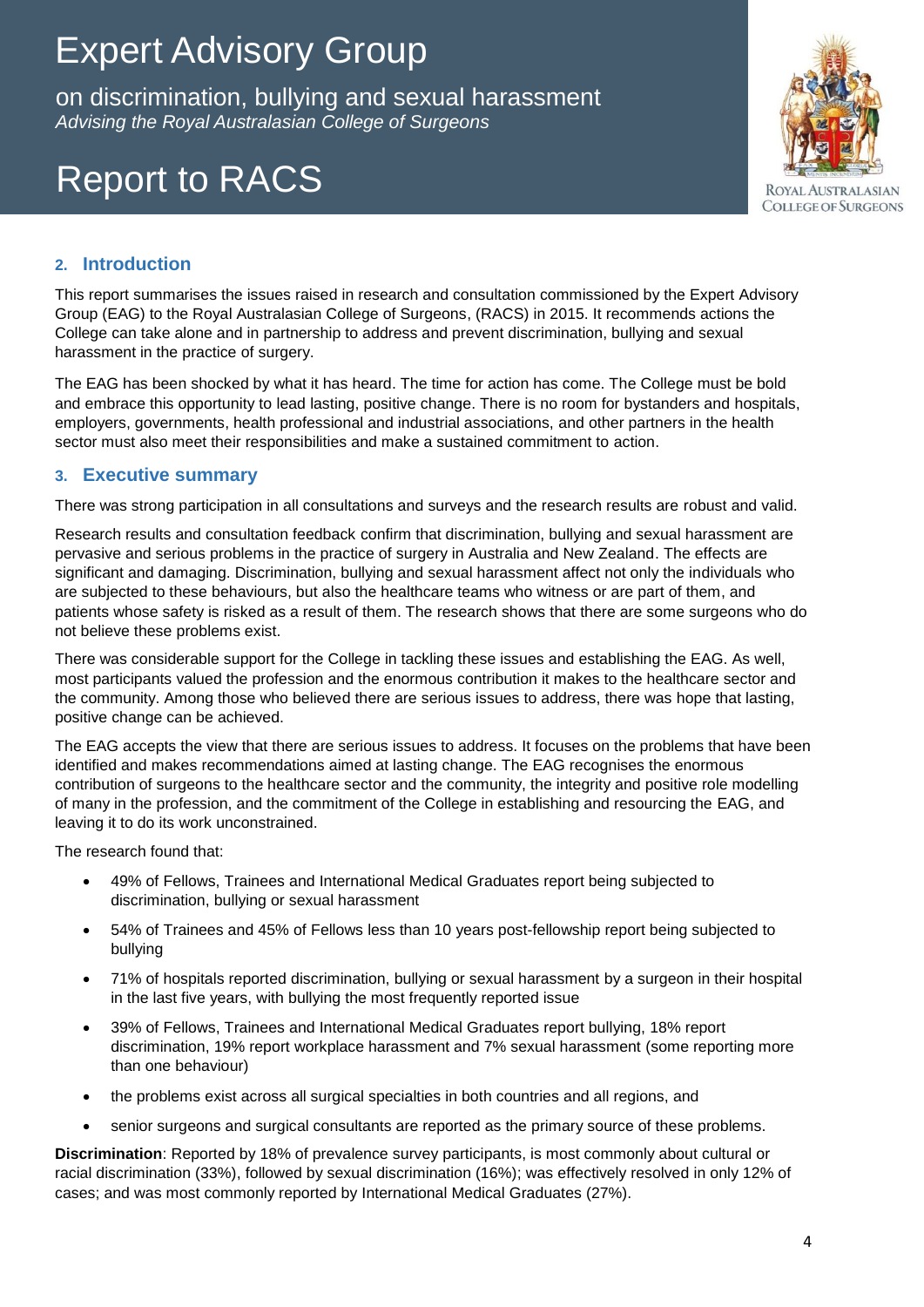on discrimination, bullying and sexual harassment *Advising the Royal Australasian College of Surgeons* on discrimination, bullying and sexual harassment

# Report to RACS



**Bullying**: Is endemic in surgery; common in training and the surgical workplace; and central to the culture of surgery. There was general consensus that the worst cases were deliberately orchestrated and perpetrated by a small number of people who abused their institutional positions of power.

**Sexual harassment:** There is significant gender inequity in surgery, which influences and is influenced by the dominant surgical culture in which inappropriate behaviour is rarely 'called out'. There are reported instances of sexual harassment, and sexism more broadly is commonplace in surgery.

These terms are defined in Appendix One.

 $\overline{\phantom{a}}$ 

All forms of research and consultation raised a consistent set of issues and themes. Concerns about discrimination, bullying and sexual harassment focussed on:

- 1. Culture of fear and reprisal making a complaint is 'career suicide'. People are afraid to raise an issue or make a complaint, fearing risk to their traineeship or their career and livelihood. This appears to be the single biggest issue fostering continuing poor behaviour by perpetrators, as so few people are prepared to challenge the status quo. Fear of reprisal – or consequences – stopped some Fellows, Trainees and International Medical Graduates participating in the EAG research and consultation processes.
- 2. Complaints handling in addition to fear of reporting, there is a lack of trust and confidence in the people handling complaints and the processes in place at the College and across the health sector. There is confusion about processes that are often legalistic and narrowly defined; and a demonstrable lack of consequences for perpetrators.
- 3. Surgical education supervisors have technical skills but less often the necessary teaching skills, interpersonal skills or leadership capability to educate Trainees. Most are not equipped to provide constructive feedback. There are also concerns about inherent conflicts of interest.
- 4. Lack of transparency and independent external scrutiny in examinations; in feedback and other forms of assessment; in complaints handling and College processes; and with data.
- 5. Leadership there is a uniform commitment to high standards, but widespread concern about inherited bad behaviours; poor role modelling from senior to junior members of the profession; lack of leadership; abuse of power; and bystander silence.
- 6. Conflicts of interest commercial gain and protection of 'market share' is reported to drive bad behaviour; hospital reliance on surgical throughput stops employers acting on surgeons' bad behaviour despite their legal obligations to provide a safe workplace; conflicts of interest are believed to compromise the assessment of International Medical Graduates and Trainees, and prevent fair complaints management.
- 7. Unhealthy work practices and training arrangements are cited as barriers to gender equity; are reported to facilitate bad behaviour; preclude work-life balance for men and women; and are culturally embedded in the practice of surgery, including in hospitals. Excessive unpaid work hours are used as a form of bullying, and is a problem across the health sector. Lack of diversity, gender inequity and strong hierarchies in the surgical profession are linked to increased prevalence of discrimination, bullying and sexual harassment.

Major General David Morrison of the Australian Army made it clear to all army personnel that 'everyone is responsible for culture'. He told his teams that if the changes required did not suit them, to leave. He made it clear that the 'standard you walk past is the standard you accept'.<sup>a</sup> The same applies to the profession of

<sup>&</sup>lt;sup>a</sup> Message from the Chief of Army, Lieutenant General David Morrison, AO: http://www.army.gov.au/Ourwork/Speeches-and-transcripts/Message-from-the-Chief-of-Army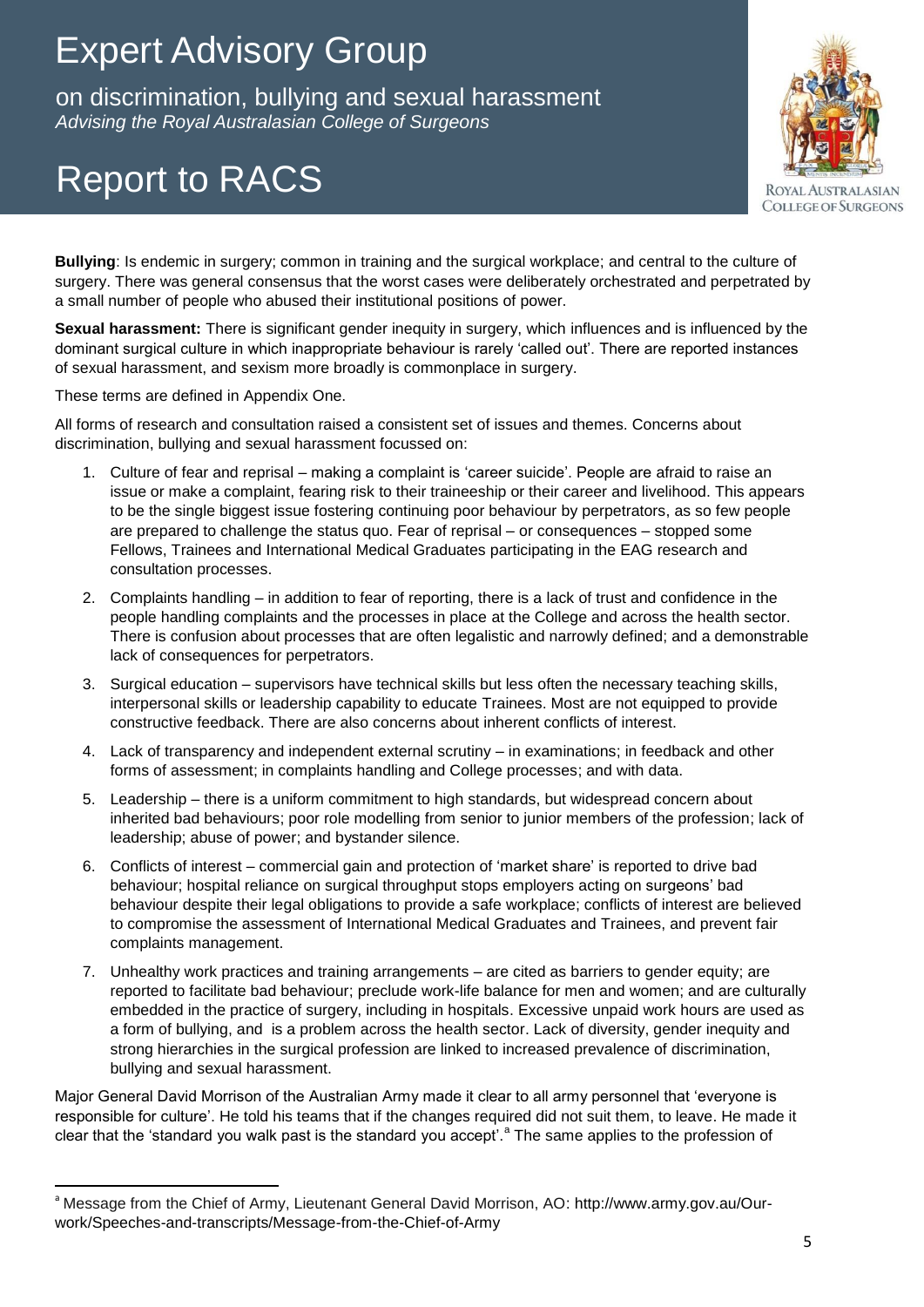on discrimination, bullying and sexual harassment *Advising the Royal Australasian College of Surgeons* on discrimination, bullying and sexual harassment

# Report to RACS



surgery. The College showed courage and commitment in establishing the EAG. It now has the opportunity to champion change.

### **4. Summary of research and consultation methods**

In developing this report, the EAG relied on the results of five forms of research and consultation with Fellows, Trainees and International Medical Graduates of the College; others in the healthcare sector; and the wider community. All were conducted between April and July 2015. Reports of the outcomes of this research are published on the [College website.](http://www.surgeons.org/about/expert-advisory-group/reporting/) This report reflects the findings and feedback from the following five major pieces of work commissioned by the EAG in 2015:

- 1. Prevalence survey quantitative and qualitative research conducted independently by Best Practice Australia
- 2. Qualitative research (personal accounts) managed by independent agency Converge International
- 3. Organisational survey implemented by independent agency ORC International
- 4. Submissions to the Issues Paper, based on a Background Briefing, which summarised published research on these issues
- 5. Online discussions for College Fellows, Trainees and International Medical Graduates, facilitated by independent agency Pax Republic.

### *Participation rates*

There was substantial participation in all forms of research and consultation and the research results are robust and valid:

- 1. 47% of those invited participated in the prevalence research (3,516 of 7,405). Of these, 49.8%, were Fellows over 10 years post FRACS; 29.5% were Fellows less than 10 years post FRACS; 16.5% were Trainees; and 4.2% were International Medical Graduates. 45% also provided open comments.
- 2. 414 individuals provided their personal stories through online qualitative surveys, email submissions or personal interviews (by Skype or face to face)
- 3. 33% (117 of 352 hospitals invited) responded to the organisational survey
- 4. 91 individuals and organisations made submissions in response to the Issues Paper
- 5. 8% of Fellows, Trainees and International Medical Graduates participated in online discussions. Participation rates varied across discussion groups, with 7% of Fellows, 16% of female Fellows, 9% of Trainees and 27% of International Medical Graduates taking part.

The EAG acknowledges that the views of those who have withdrawn from surgical training in recent years have not yet been heard. This is an important gap. The EAG notes that the College has committed to this research. The results will provide rich insights into the reasons for attrition from surgical education. The EAG expects the results will inform future College actions to address and prevent discrimination, bullying and sexual harassment that contribute to the loss of skilled and talented Trainees.

### *Qualitative research – source of quotes*

The qualitative feedback provided across all forms of consultation and research was thoughtful and considered. The processes gave a voice to individuals who have been subjected to discrimination, bullying or sexual harassment. Their accounts deepened the EAG's understanding of the issues and their impact. Comments were also provided by people who do not agree there is an issue. The EAG recognises the courage and commitment it took for individuals to share their stories.

Anonymised, direct quotes are used in this report to illustrate the key issues raised and some perspectives about them. More detail and context are available in the published research report from Converge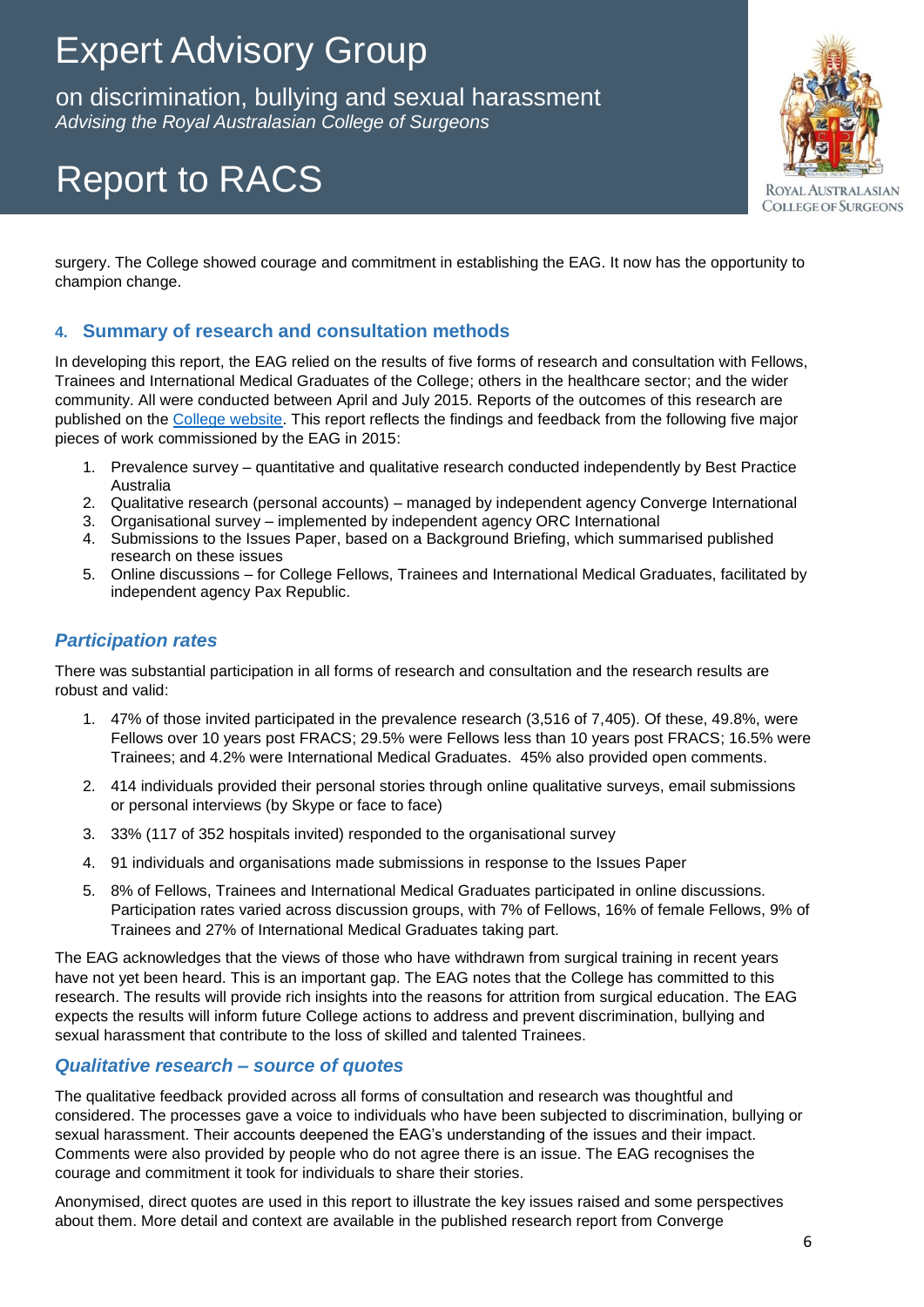on discrimination, bullying and sexual harassment *Advising the Royal Australasian College of Surgeons* on discrimination, bullying and sexual harassment

# Report to RACS



International, Issues Paper submissions and the de-identified report of online discussions provided to the EAG by Pax Republic. A summary report of these discussions is published on the [College website.](http://www.surgeons.org/about/expert-advisory-group/reporting/)

### **5. Key issues and themes**

There is consistency across the consultations and research projects about the key issues that lie at the heart of discrimination, bullying and sexual harassment in the practice of surgery. In each of the research projects and consultations, consistent issues were identified by those who believe there is a problem, and similarly, consistent comments were made by those who do not agree there is a problem. Issues in discrimination, bullying and sexual harassment are inter-related and overlapping, as are the causes and the possible actions to address and prevent them. There is rarely an isolated cause of or a single effect of these issues.

### *Culture and leadership*

Issues of discrimination, bullying and sexual harassment are enmeshed with questions about the culture of surgical practice, as well as the culture of medicine and the healthcare sector more widely. There was general consensus that the worst offenders were a few people who held power and exercised it to retain it. Most participants noted that there were many in the profession who were good role models and also recognised the importance of the College's decision to establish and resource the EAG.

The range of comments about the culture of surgery and leadership included:

*'… what really disturbed me was seeing the effect bullying had on colleagues, some who have quit, and feeling I couldn't do anything to help because my own career would end if I spoke out …'*

*'The personalities involved in surgery lend themselves to bullying to some degree. We are highly competitive, demanding and expect perfection from ourselves and others … this has been our culture and will continue to be our culture because we teach the same way we have been taught. To change this, we need to change an entire ethos of thinking and attitudes.'*

*'Surgery is a stressful specialty. If you can't deal with the stress, and that includes bullying, you should choose a different profession.'*

*'… there has been overt and established bullying within the College and condoned by [a] wilful blindness to act.'*

#### **The College and Specialty Societies**

- General concerns related to the **College's lack of leadership** in addressing issues of discrimination, bullying and sexual harassment; its reluctance to hold Fellows to account against College standards and policies; or to address instances of discrimination, bullying and sexual harassment in the workplace.
- There were many who suggested that the **College was a law unto itself**, that some surgeons considered themselves above the law, and that the College's focus on developing policies and procedures was not matched by its willingness to hold surgeons to account against them.
- There was some support for **targets for women in senior positions in the College**, including committees and Specialty Societies.

#### **The perpetrators**

- There was a strong sense that **'known bullies' are untouchable** (by the College/ societies and in the workplace) and that bullying has become normalised as a culturally accepted behaviour.
- **Poor performance management in the workplace** with accountability not connected to behaviour is an ongoing issue, with perpetrators promoted more often than held to account.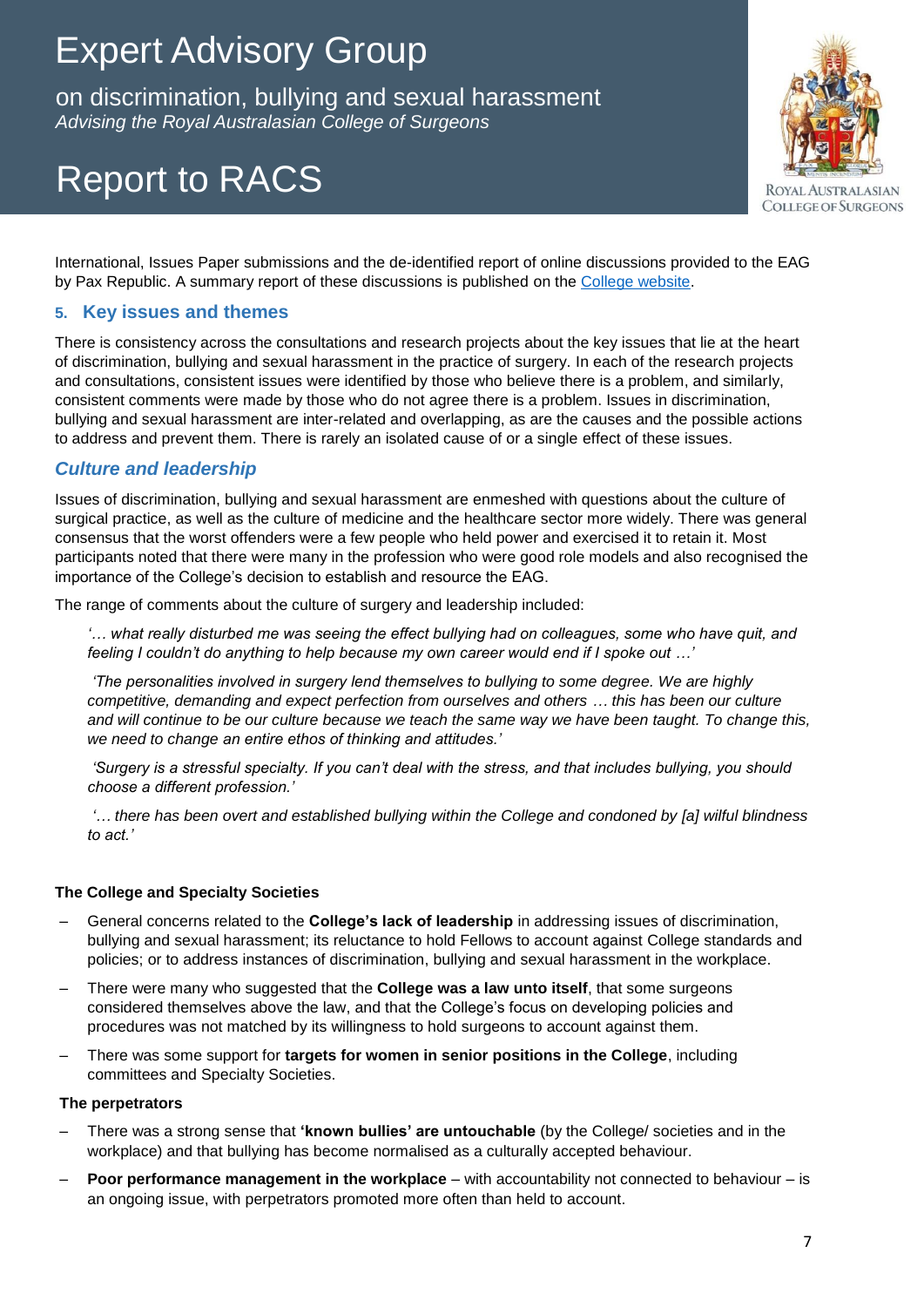on discrimination, bullying and sexual harassment *Advising the Royal Australasian College of Surgeons* on discrimination, bullying and sexual harassment

# Report to RACS



- The **intergenerational nature of bullying** was noted and there were many observations about surgeons modelling their own behaviour and leadership styles on bad behaviours modelled by previous generations.
- Selection into surgery both self-selection due to personality type or character and selection of Trainees and International Medical Graduates by current Fellows – is seen as a mechanism to preserve the cultural status quo.
- Characteristics linked to discrimination, bullying and sexual harassment include that surgeons may have a strong sense of entitlement and may lack impulse control; many would benefit from more skills in managing stress and developing emotional intelligence.

#### **Toxic culture**

- Abuse of power and authority is a significant cultural issue.
- There was some feedback that bullying and a toxic culture more commonly **affected whole surgical or workplace teams or units,** and was less commonly limited to individual surgeons or 'bad apples'.
- The **silence of bystanders** was consistently identified as a critical issue: this stems from fear of reprisal, fear of 'making it worse', concerns about their position or right to raise an issue given hierarchical structures and power differences; prominent people are perpetrators, bullies are seen as untouchable.
- Gender inequity and limited cultural diversity also featured as both cause and effect in relation to culture. Both were seen to enable the continuation of the dominant surgical culture and were a consequence of it.

#### *Surgical education*

Many issues were raised about the links between existing models and practices of surgical education and the incidence of discrimination, bullying and sexual harassment.

*'Bullying is an everyday thing. If you are a courier driver, you are cautious of cars. If you are a junior surgeon you are cautious of surgeons'*

*'Bullying is seen as an acceptable teaching method and it is far from accepted that bullying cannot be allowed'*

*'You have one minute to act to save a person's life … wilting violets may not be able to handle the interpersonal stress and may not make the best decisions for the patient under pressure, so if a Trainee can't respond to fair criticism without labelling it, then what chance they can handle more desperate scenarios? We are not training accountants!'*

Uniformly, research and consultation participants supported the maintenance of high standards. Most believed that innovation and changes to surgical education could address these issues without compromising standards.

There are a number of common and overlapping features in the concerns raised:

#### **Supervisor capability**

- Supervisors' technical skills were not questioned, but lack of teaching skills and ignorance of contemporary adult education models was seen as a direct contributor to bad behaviour in general and bullying in particular. There are reports that many teachers teach the way they were taught, using humiliation and bullying.
- Supervisors were frequently reported to have poor interpersonal skills or leadership capability, which leads to both deliberate and unintentional bullying and ineffective teamwork. There was a general sense that badly behaved surgeons were unaware of – or dismissed – the link between effective teams and quality patient care.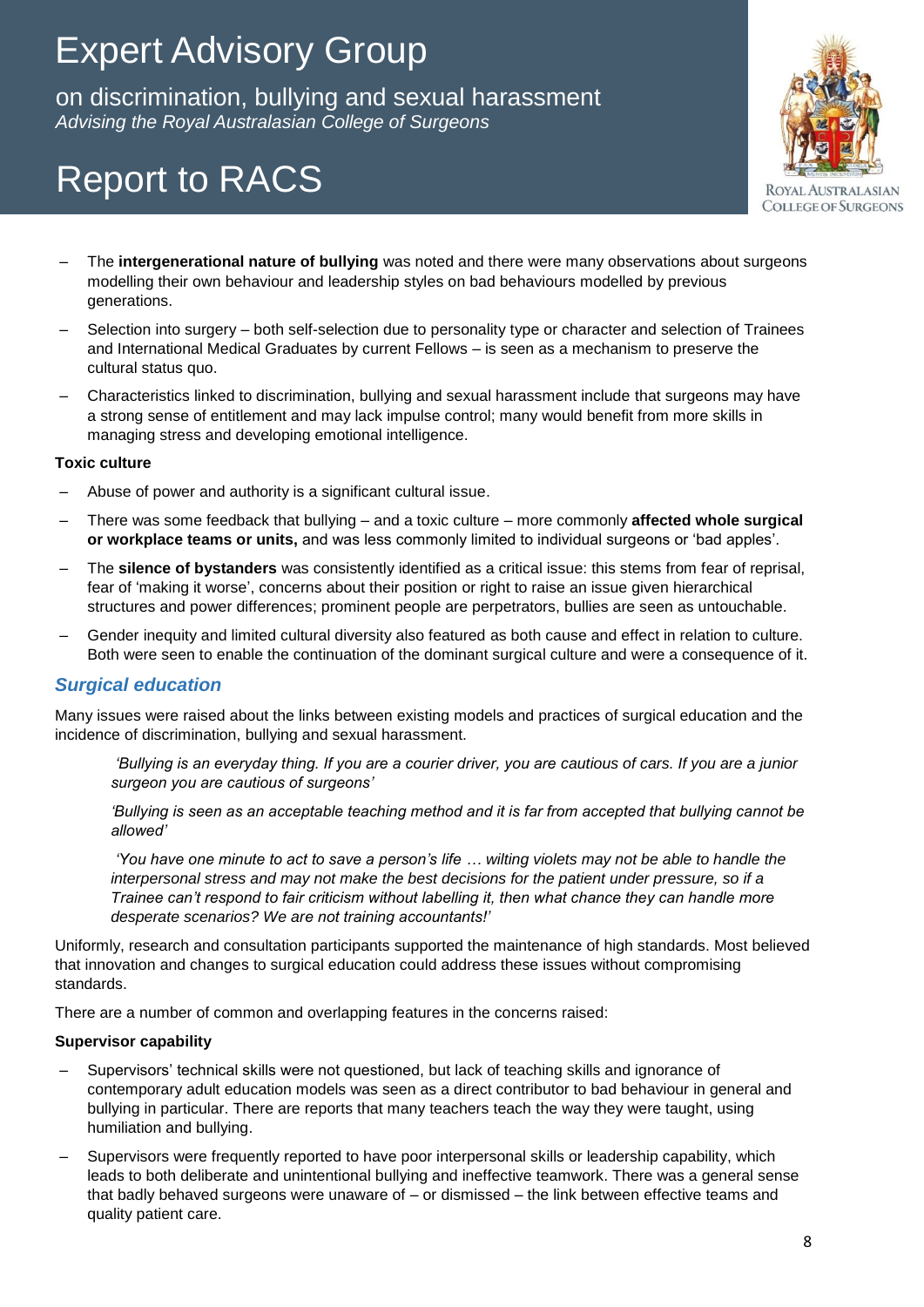on discrimination, bullying and sexual harassment *Advising the Royal Australasian College of Surgeons* on discrimination, bullying and sexual harassment

# Report to RACS



- Many senior surgeons, especially those 'known' to behave poorly, were seen to have poor interpersonal skills and/or leadership capability.
- Allegations of poor performance and bullying are often enmeshed. A core issue appears to be supervisors' lack of skill or capacity to provide constructive feedback or undertake appropriate performance management. Both sides are affected. Supervisors who are responsible for giving feedback report being concerned that they are open to allegations of bullying; Trainees report that supervisors are often ill-equipped to provide constructive, timely and detailed feedback appropriately, without bullying.
- Supervisors were frequently seen to not value the 'soft' clinical skills of team leadership and teaching methods designed to increase team and individual performance.

#### **Surgical unit structure and team performance**

- Surgical units and surgeons are caught in a cultural conflict, between concepts of a 'strong leader' and expectations of collaboration and teamwork, which they struggle to reconcile.
- Supervising surgeons and Trainees are also caught in a cultural conflict between giving (and receiving) critical feedback, and the belief that not being critical is being 'soft' and therefore 'unsafe'.
- There is little support for quotas to address gender inequity in the surgical profession. However, there is support for removing barriers to (e.g. by increasing flexible and part time training, addressing issues around hours of work, reviewing entrance requirements etc.).

#### **Role of the College and Specialty Societies in surgical education**

- The current practice of removing Trainees from difficult or untenable training positions can disadvantage Trainees and frequently fails to address the underlying dysfunction or bullying in the unit.
- There were some perceptions of conflict of interest between the College's role in setting standards and controlling entry to the profession. Workplace competition can have a negative impact on both individual surgeons and the reputation of the College.
- The lack of independent, external scrutiny in training and assessment by the College raised concerns.

#### *Lack of transparency and independent external scrutiny*

The College and Specialty Societies (which provide training in surgical specialties) need to increase the transparency and independent external scrutiny of their educational and other operations – including assessment, complaints management and accreditation. Current arrangements were widely linked to enabling at best, or promoting at worst, a culture in which discrimination, bullying and sexual harassment are normalised.

*'… power is concentrated in certain individuals in the College and hospitals. Often these individuals have overlapping positions in both institutions. They allocate your training, approve your leave, assess you, examine you and are your future employers. Often the biggest bullies get to the top of their profession and then set the example for others.'*

*'… lack of accountability as people become consultants. Suddenly there is no-one they have to answer to …'*

Issues raised include:

– Externally, the **role of Specialty Societies relative to the College is not well understood**. External stakeholder expectations of the College relate in many cases to the operations of Specialty Societies with which the College shares variable levels of co-operation, information and common purpose. Lack of clarity in relation to accountability, responsibility and control in these relationships and a lack of transparency are serious concerns voiced in the research that have wide-ranging ramifications.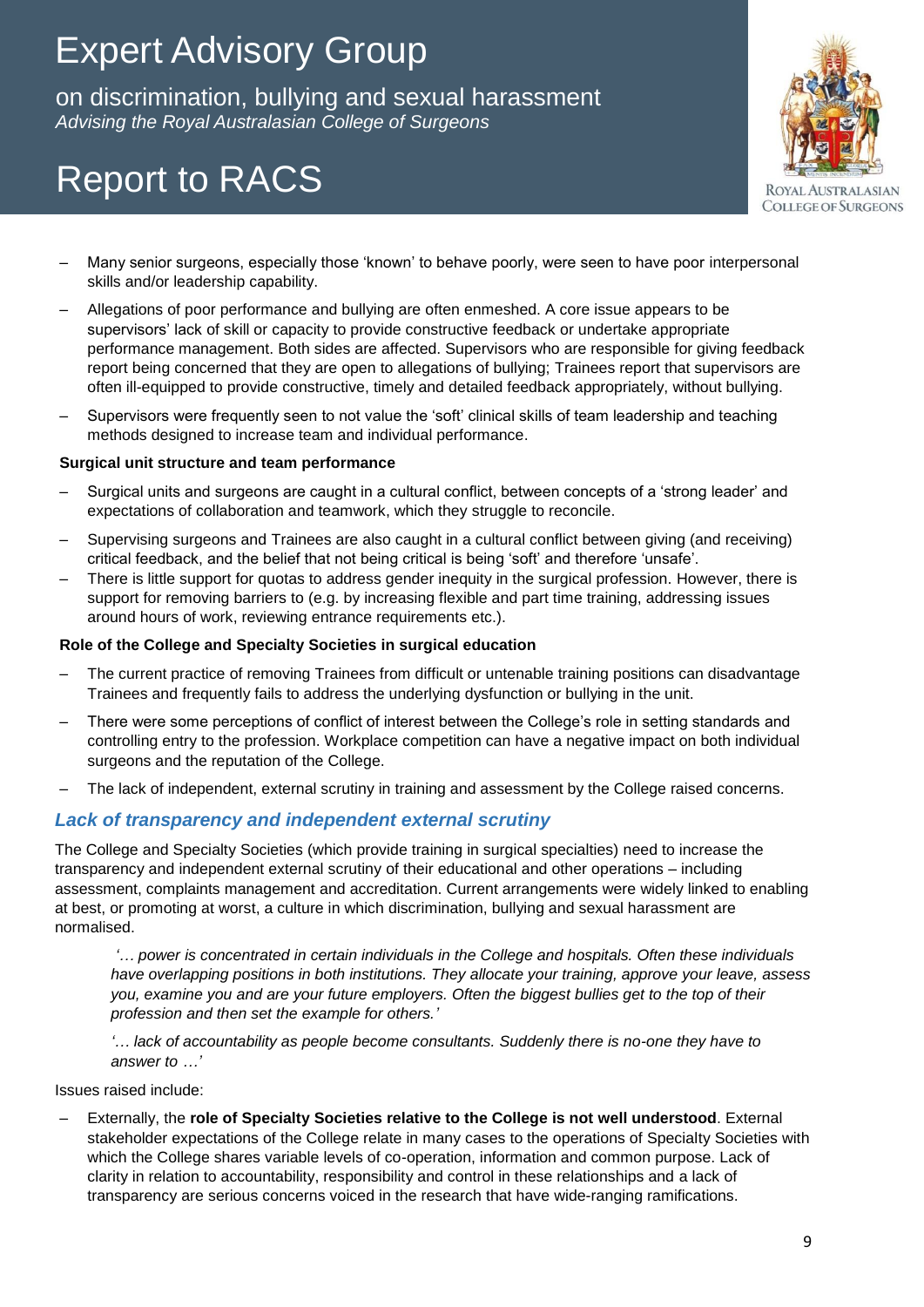on discrimination, bullying and sexual harassment *Advising the Royal Australasian College of Surgeons* on discrimination, bullying and sexual harassment

# Report to RACS



- **Need for increased transparency in complaints handling processes** by the College, Specialty Societies and employers – is a significant issue. College processes are viewed as closed and designed to protect current Fellows and the status quo. The processes involve assessment by those who are close peers of those against whom complaints are levelled, or in some cases the person complained about would be the same person dealing with the complaint, if it were made.
- There is a sense that there are **no consequences for perpetrators**. No action is seen to be taken even against those about whom allegations have been proven.
- The College needs to **increase external input** so that it does not appear self-serving and unaware of its broader responsibilities. There is a strong sense that the same people hold senior roles in the College and in the Specialty Societies and that they are invested in maintaining the status quo. Assessing complaints about peers is therefore problematic at best, particularly in the smaller specialties.
- **Lack of timely, transparent, constructive feedback to Trainees** is an issue linked also to the capacity or skills of supervisors in this area. Trainees report receiving positive or no feedback from supervisors and then failing assessment without warning.
- **Need for increased transparency in the examination of International Medical Graduates**, where some candidates believe they are given limited feedback on performance post-examination and assessment of comparability. Without detailed, timely and transparent feedback, some candidates are left to doubt the motivation for or legitimacy of assessment. There is concern that commercial motivations at times compromise academic and technical assessment.
- Some Trainees and International Medical Graduates argue there is a **need for more transparency in assessment criteria** and how these are applied by assessors.

### *Complaints handling*

There was significant concern raised by participants in the consultations and research about the management of discrimination, bullying and sexual harassment complaints by the College, the Specialty Societies, employers and regulators.

#### Comments included:

*'… the culture is suck it up, don't report it or it could affect your career'*

'… *the ultimate penalty for a harassed female who speaks out is being unable to find employment in Australia'*

*'…there needs to be confidential avenues whereby a Trainee can complain even against the person at the top and not have to worry about losing their career'*

There are a number of common and overlapping features:

#### **Fear of reprisal**

- Fear about the impact on career or training of making a complaint effectively stops people from reporting complaints or speaking out. Hierarchy and power are central issues.
- People report not speaking out (about bullying or conditions or the behaviour of others) for fear of being seen as weak or unsuitable for surgery; concerns about marginalisation; and being denied workplace opportunities, including in theatre. They report making a complaint as 'career suicide' and fear being 'black-balled' in areas such as selection, references, job recommendations, appointment processes, and career path.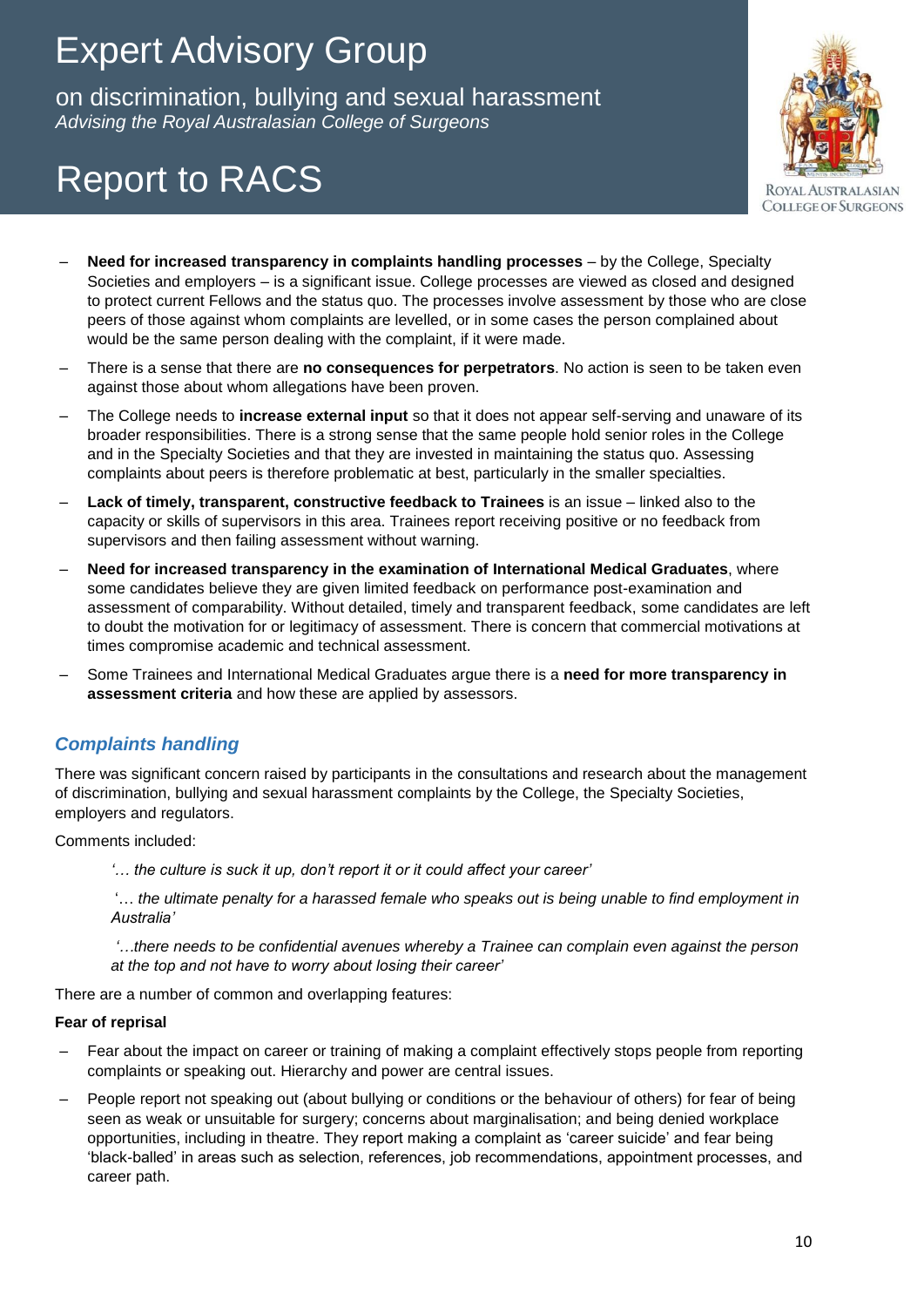on discrimination, bullying and sexual harassment *Advising the Royal Australasian College of Surgeons* on discrimination, bullying and sexual harassment

# Report to RACS

- **ROYAL AUSTRALASIAN COLLEGE OF SURGEONS**
- There is a lack of any mechanism to raise and address concerns or issues early, which means they either escalate into formal complaints or are not addressed at all.

#### **Poor processes**

- Lack of trust in the people handling complaints, with the person responsible for dealing with complaints often the same (or a close colleague of) the person who is being complained about. (See also conflict of interest)
- Scepticism about the integrity of the process and lack of confidence that any sanction will be imposed even if matters are proven.
- Confusion about complaints processes with a lack of coordination or clarity about where to lodge a complaint or how to raise an issue (between the College, employers and, for students, universities), if one were brave enough to do so.
- The absence of centralised complaints management given the lack of information-sharing and knowledge between the Specialty Societies and the College – is out of step with stakeholder expectations. Management of complaints within Specialty Societies – not shared with the College – prevents a whole of surgical profession understanding/awareness; raises concerns about conflicts of interest (especially within smaller specialties); decreases transparency; and is seen to prevent effective resolution. It also leads to inconsistencies in policies and investigative approaches; assessment approaches; outcomes/consequences; on-going monitoring and compliance.
- Legalistic approaches commonly in place for complaints management narrow the focus of investigations, fail to address the real issues and focus on the individual not the issue. This approach can polarise the parties, fail to deal with root causes and rely for resolution on individuals exposing themselves to significant risk of reprisal.
- Uneven skill and capacity in hospital HR processes and lack of confidence in 'pro forma' HR resolution processes that at times pit the bullied person against the bully in an unhelpful one-on-one mediation, or unrealistically require junior HR staff to deal with serious allegations about senior surgeons.

#### **Lack of consequences**

- The College's reluctance to address bullying in the workplace, regarding this as an issue for employers, is seen as an abrogation of responsibility and failure of professional leadership and leaves Trainees exposed to unsafe or unhealthy work environments.
- A lack of consequences for perpetrators, and the failure of employers and the College to act on 'known' bullies.
- Lack of insight about their behaviour is a key issue among some protagonists and makes solutions more difficult.
- Despite their legal obligations, hospitals are reported to be reluctant to take action on badly behaved surgeons for a range of reasons, including potential financial and operational consequences; potential negative impacts on hospital performance and reputation; and skill gaps in executive leadership.

### *Conflicts of interest*

Concerns about conflicts of interest – and the links between this and discrimination, bullying and harassment – manifest in a range of areas.

#### Comments included:

'*if you stay in Australia, we'll make it hard for you.'*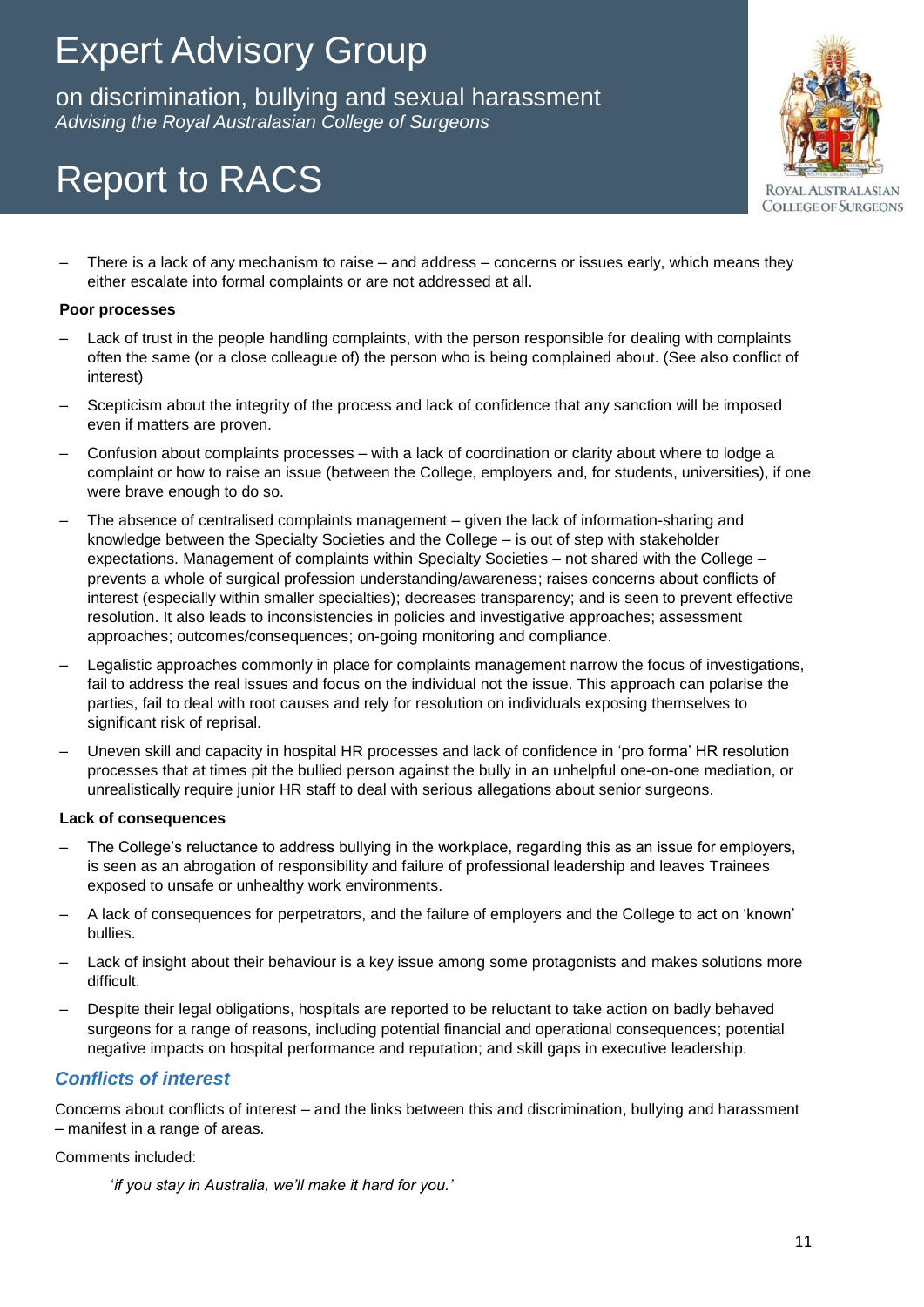on discrimination, bullying and sexual harassment *Advising the Royal Australasian College of Surgeons* on discrimination, bullying and sexual harassment

# Report to RACS



*'… in surgery there is intense competition which continues until the end of a surgeon's professional life.'*

**Commercial gain** was identified as an important motivator for a significant proportion of Fellows and was linked to both bullying and actual or potential compromised assessment of International Medical Graduates.

There were reports that concern to maintain **'market share' drives uncooperative professional behaviour**  between surgeons.

More broadly, **hospital reliance on surgical throughput** – and funding and reputation – was reported to inhibit employers from acting on bad behaviour. Institutions fear publicity and/or litigation as well as loss of revenue.

In particular, in small specialtiesthere are reports that it is difficult to separate out commercial imperatives from bullying, assessment of new entrants to the profession (both Trainees and International Medical Graduates) and fair complaints management.

### *Unhealthy work practices and training arrangements*

Some of the celebrated qualities of surgeons – the capacity to work punishing hours, make tough decisions and deal with difficult people and circumstances – are entrenched in the culture of surgery. There are also less healthy corollaries, and links to discrimination, bullying and sexual harassment.

Comments included:

*'I was required to do 30-hour shifts in the last weeks of pregnancy'*

*'Why don't you just go and do the grocery shopping' … or 'you can join us in theatre – not to do anything, just for eye candy'*

*'I was told I would only be considered for a job if I had my tubes tied'*

*'I was asked if I planned to have children'*

Core issues include:

- An unhealthy expectation that current Trainees should endure the same training circumstances in terms of hours, demands and personal sacrifice – as those in place when supervisors were themselves trained.
- There were reports that supervisors demanding unpaid overtime is used to 'toughen up' Trainees and is itself a form of bullying that also facilitates or triggers bad behaviour.
- Arduous work hours (36-hour shifts are not uncommon) are widely regarded as barriers to women's participation in surgery and preclude work-life balance for men and women.
- Surgical training arrangements are inherently family-unfriendly and seen to provide disincentives for women and men seeking a form of work-life balance to join the surgical profession. The same arrangements favour individuals without family commitments or with partners with less demanding careers, and thereby perpetuate the cultural status quo.
- Other colleges such as Obstetricians and Gynaecologists have more flexible training arrangements in place that the College can learn from.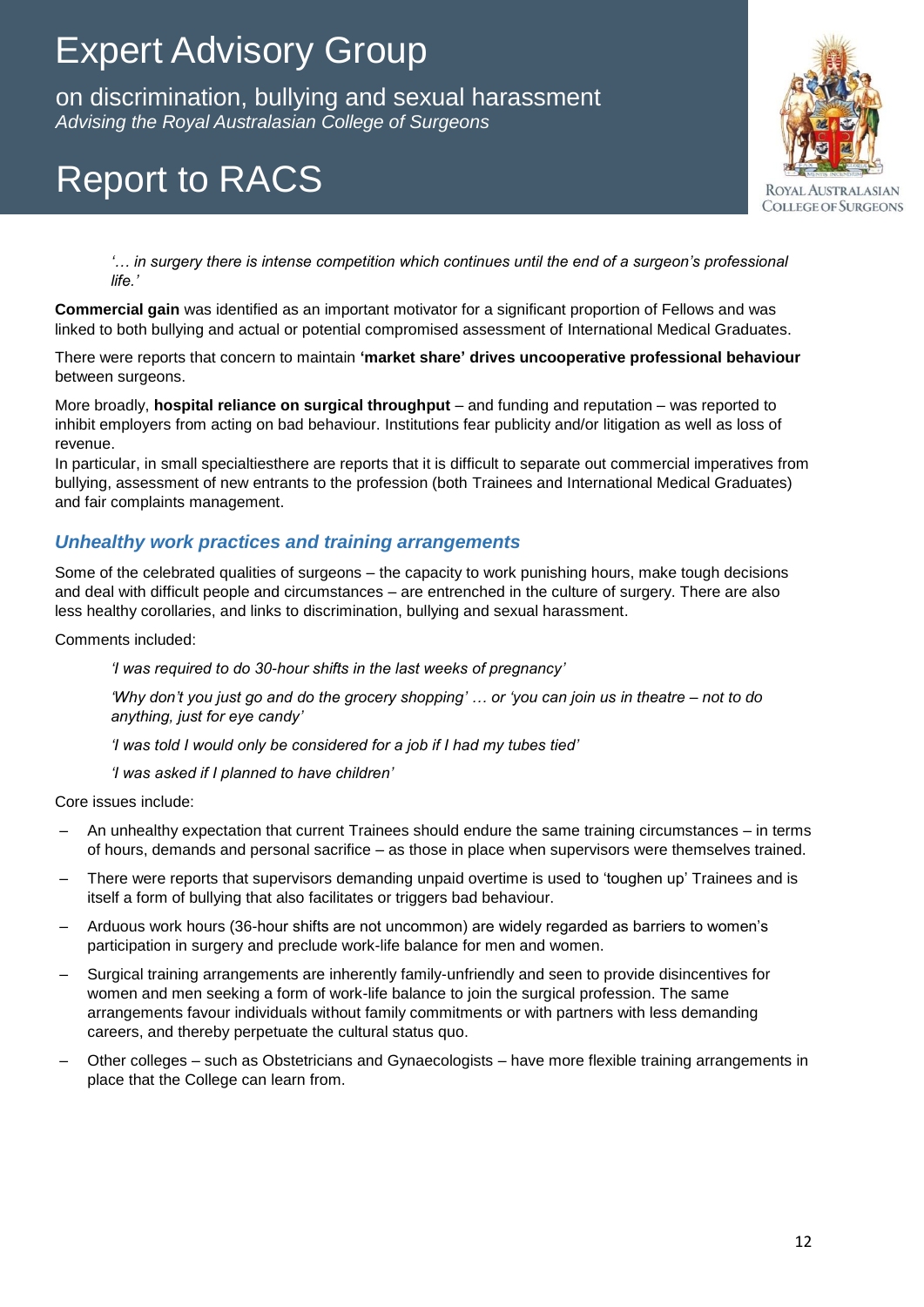on discrimination, bullying and sexual harassment *Advising the Royal Australasian College of Surgeons* on discrimination, bullying and sexual harassment

# Report to RACS



### **6. Recommendations at a glance**

The College must act – alone and in partnership – as it leads the way in addressing and preventing discrimination, bullying and sexual harassment. The causes and effects of discrimination, bullying and sexual harassment are overlapping and interconnected. Gender inequity is a central issue that must be addressed. In this complexity, the EAG has identified three core areas for action: Culture and leadership, surgical education and complaints management.

Increased transparency, independent scrutiny and external accountability must be fully integrated into all aspects of change. This is essential for the College to earn back confidence and trust, inspire professionalism and drive cultural change, and prevent conflicts of interest. Above all, it is needed to make the surgical workplace safe.

#### **1. Cultural change and leadership**

With the active support of all Fellows, the College and Specialty Societies can lead the way to a future in which there is no place for discrimination, bullying and sexual harassment in the practice of surgery. This will take courage, resources and a commitment to change. It will take enforcing the law and imposing sanctions as needed. It will take the College showing how to prevent and address discrimination, bullying and sexual harassment and how to hold people to account for their behaviour, working with the medical profession, employers and the healthcare sector more widely. Effective partnerships will be essential. It will take witnesses ending their silence and speaking out. To achieve the necessary fundamental cultural change, the College must also shine the light of independent scrutiny and greater transparency on its own assumptions and approaches. Critical self-reflection, fearless questioning of old habits and inherited practices, and a looser grip on tradition will be needed to shift the status quo. The risk to patient safety from discrimination, bullying and sexual harassment must be top of mind.

#### **2. Surgical education**

Surgical education needs to improve. Bullying, intimidation and harassment are not acceptable approaches to educating adults. Profound changes to surgical education are therefore needed to address and prevent discrimination, bullying and sexual harassment in the practice of surgery. All students learn best when they feel safe and supported. Surgical education at all levels needs to be reconfigured on the principles of respect, transparency and broad professional excellence. In surgical education, the College and Specialty Societies must foster, ensure and celebrate excellence in teaching and a broad understanding of professionalism, as well as technical skill. Independent oversight, individual and collective accountability for professional behaviour and external scrutiny at all levels are needed.

#### **3. Complaints management**

There needs to be a fundamental change in the management of complaints about discrimination, bullying and sexual harassment in the practice of surgery. Independent scrutiny in complaints processes at all levels is non-negotiable, if trust and confidence is to replace fear of retribution and silence. There must be processes that are transparent, robust and fair. They must enable people to raise concerns without fear of victimisation and deal with both the causes and the effects of discrimination, bullying and sexual harassment. Lodgement of complaints must be centralised across the College and independent oversight maintained.

Consistent policies and agreed standards of behaviour are needed across the practice of surgery. Knowledge must be shared by those responsible for dealing with the issues, with information exchanged between the College, Specialty Societies and employers. The College must hold individuals to account against its own standards, leading the way and supporting employers to follow suit.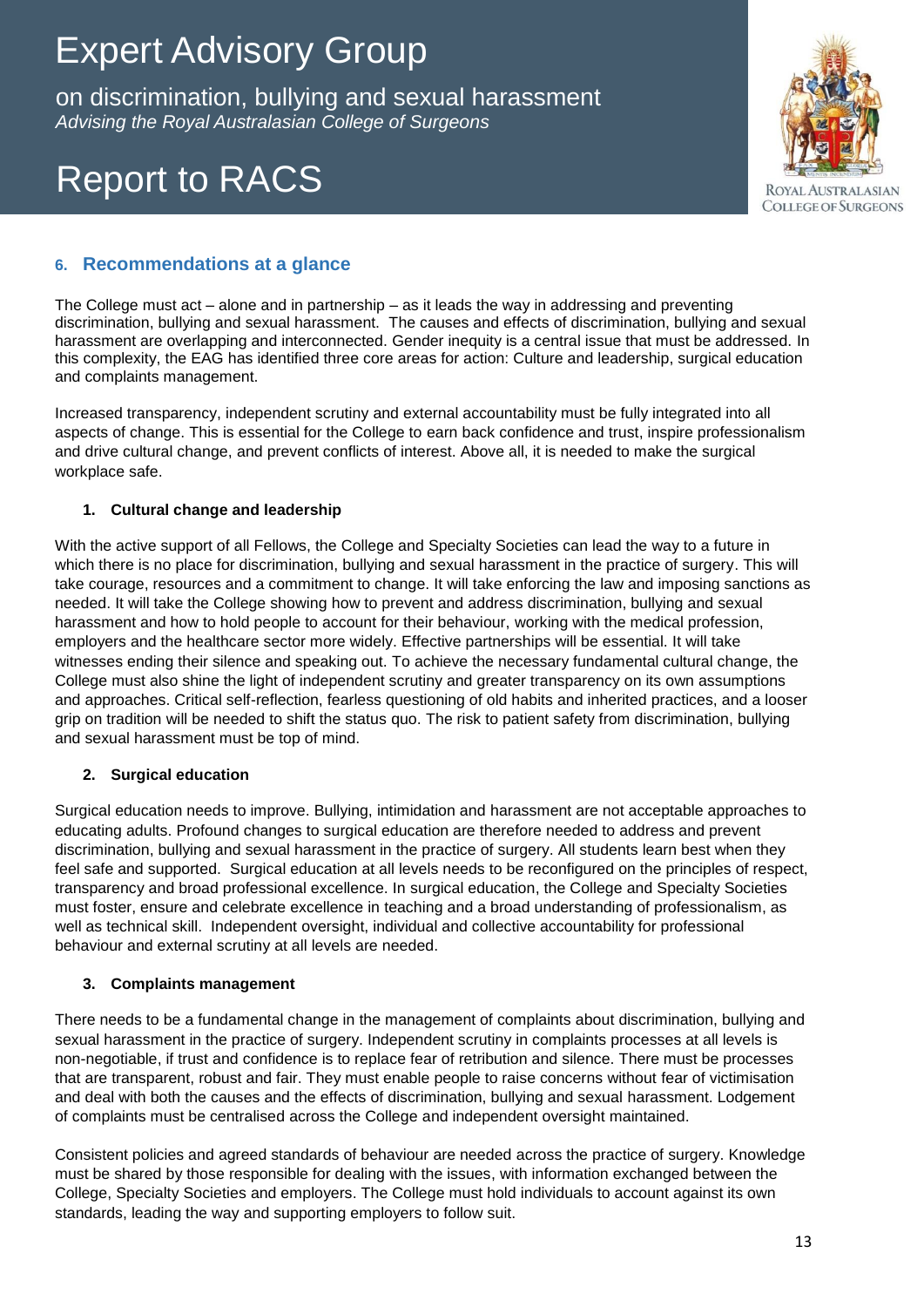on discrimination, bullying and sexual harassment *Advising the Royal Australasian College of Surgeons* on discrimination, bullying and sexual harassment

# Report to RACS



### **7. Recommendations to the College**

**There is no place for discrimination, bullying and sexual harassment in the practice of surgery.**

|    | Area for        | <b>EAG recommendations to the College</b>                                                                                                                  |
|----|-----------------|------------------------------------------------------------------------------------------------------------------------------------------------------------|
|    | action          |                                                                                                                                                            |
| 1. | <b>Cultural</b> | Take a stand:                                                                                                                                              |
|    | change          | Take the lead role with Fellows, Specialty Societies and Training Boards to<br>$\bullet$                                                                   |
|    | and             | ensure an effective, consistent and centrally coordinated approach to addressing                                                                           |
|    | leadership      | discrimination, bullying and sexual harassment and provide a safe environment                                                                              |
|    |                 | for 'speaking out'                                                                                                                                         |
|    |                 | Demonstrate a new approach to dealing with discrimination, bullying and sexual<br>$\bullet$                                                                |
|    |                 | harassment and publish a statement that includes a strong commitment to                                                                                    |
|    |                 | change and a clear purpose, against which the College can be held to account                                                                               |
|    |                 | Commit to and publish an action plan that responds to these recommendations to                                                                             |
|    |                 | address and prevent discrimination, bullying and sexual harassment, and report<br>annually on progress to the public, health ministers and College Fellows |
|    |                 | Work with hospitals (public and private sector), to ensure they will not tolerate<br>$\bullet$                                                             |
|    |                 | surgeons who subject others to discrimination, bullying and sexual harassment                                                                              |
|    |                 | and will support bystanders who speak out about it                                                                                                         |
|    |                 | Work with employers, Medical Colleges and governments (bi-nationally, State                                                                                |
|    |                 | $\bullet$<br>and Commonwealth) to foster partnerships and develop joint approaches to                                                                      |
|    |                 | ensure these issues are addressed and standards are upheld                                                                                                 |
|    |                 | Ensure the College is able and willing to remove Fellowship from surgeons who<br>$\bullet$                                                                 |
|    |                 | do not meet the required standards in relation to discrimination, bullying and                                                                             |
|    |                 | sexual harassment                                                                                                                                          |
|    |                 | College Council to ensure that a senior office bearer is explicitly responsible for<br>$\bullet$                                                           |
|    |                 | overseeing the change management program required to address discrimination,                                                                               |
|    |                 | bullying and sexual harassment and is appropriately resourced and supported by                                                                             |
|    |                 | senior staff. These responsibilities should be attached to a role not an individual                                                                        |
|    |                 | and continue until this cultural change has been achieved.                                                                                                 |
|    |                 | Set standards:                                                                                                                                             |
|    |                 | Set, promote, uphold and publish clear and consistent standards in relation to                                                                             |
|    |                 | discrimination, bullying and sexual harassment, including a review of existing                                                                             |
|    |                 | policies                                                                                                                                                   |
|    |                 | Review all policies and work with employers to actively promote and enforce                                                                                |
|    |                 | standards/expectations of professional behaviour in surgical practice, including                                                                           |
|    |                 | through agreements with hospitals.                                                                                                                         |
|    |                 | Support individual Fellows to change their behaviour and lead behaviour change                                                                             |
|    |                 | in others by establishing mentoring and coaching programs at the College, and<br>working with hospitals to support and share knowledge and expertise about |
|    |                 | these programs in the workplace.                                                                                                                           |
|    |                 |                                                                                                                                                            |
|    |                 | Increase external input and scrutiny:                                                                                                                      |
|    |                 | Integrate independent, external (i.e. non-RACS) oversight across College                                                                                   |
|    |                 | activities and in committees, Training Boards and Specialty Societies and:                                                                                 |
|    |                 | Appoint an Ombudsman to provide independent, external scrutiny and<br>$\circ$                                                                              |
|    |                 | accountability, and an alternative pathway to address issues of concern                                                                                    |
|    |                 | Commit to a further review in five years by an external, independent<br>$\circ$                                                                            |
|    |                 | committee (e.g. EAG) and report publicly                                                                                                                   |
|    |                 | Increase transparency by continuing and increasing public reporting - of data, of                                                                          |
|    |                 | progress against commitments, about complaints, etc.                                                                                                       |
|    |                 | Review contractual agreements between the College and Specialty Societies to                                                                               |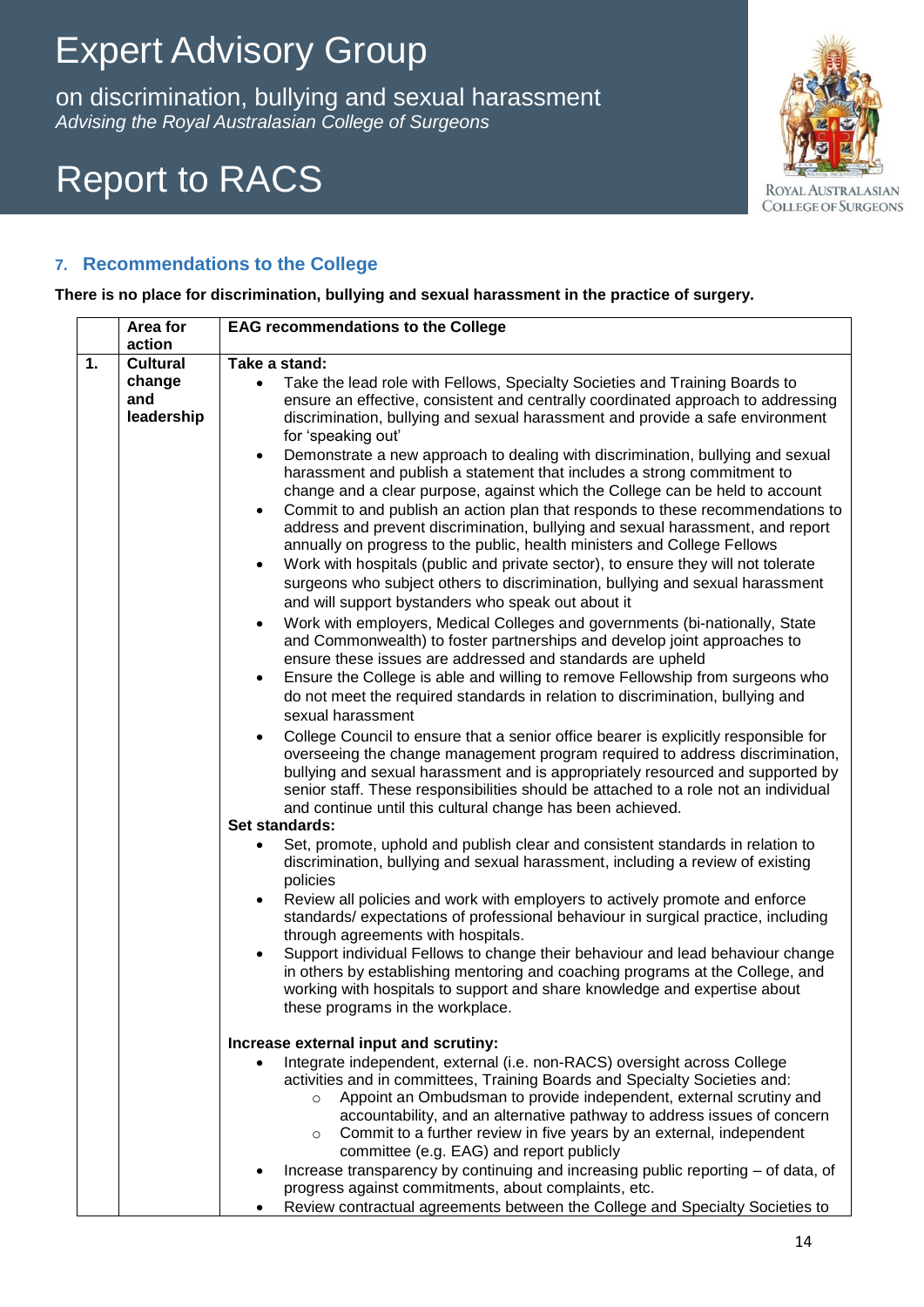on discrimination, bullying and sexual harassment *Advising the Royal Australasian College of Surgeons* on discrimination, bullying and sexual harassment

## Report to RACS



|    |                 | align responsibility and authority for addressing these issues, embed information<br>sharing and support best practice complaints management.                                                                                                                                                                                                                                                                                                                                                |
|----|-----------------|----------------------------------------------------------------------------------------------------------------------------------------------------------------------------------------------------------------------------------------------------------------------------------------------------------------------------------------------------------------------------------------------------------------------------------------------------------------------------------------------|
|    |                 | <b>Foster diversity:</b>                                                                                                                                                                                                                                                                                                                                                                                                                                                                     |
|    |                 | Ensure diversity of representation on College committees, the Specialty Societies<br>$\bullet$<br>and Training Boards, by including female surgeons, independent non-medical<br>members, educational experts, surgical Trainees and jurisdictional<br>representatives                                                                                                                                                                                                                        |
|    |                 | Identify and address barriers to gender equity and diversity in surgery and<br>$\bullet$<br>support change by:                                                                                                                                                                                                                                                                                                                                                                               |
|    |                 | Reviewing the features that will increase the appeal of surgery to more<br>$\circ$<br>diverse groups including women (e.g. by providing workplace and<br>training flexibility)                                                                                                                                                                                                                                                                                                               |
|    |                 | Setting targets, monitoring and reporting on numbers of women attracted<br>$\circ$<br>to surgery and their successful completion of or attrition from surgical<br>training                                                                                                                                                                                                                                                                                                                   |
|    |                 | Developing a strategy to encourage women to take on leadership roles in<br>$\circ$<br>surgery - on Training Boards, Specialty Societies and throughout<br>College hierarchy                                                                                                                                                                                                                                                                                                                  |
|    |                 | Identifying champions to celebrate and support cultural change<br>$\circ$<br>Using social media and other mechanisms to support and encourage<br>$\circ$<br>mentoring across specialties                                                                                                                                                                                                                                                                                                     |
| 2. | <b>Surgical</b> | Educate about discrimination, bullying and sexual harassment:                                                                                                                                                                                                                                                                                                                                                                                                                                |
|    | education       | Develop and implement an education program on discrimination, bullying and<br>$\bullet$<br>sexual harassment that is mandatory for all Fellows through Continuing<br>Professional Development (CPD) and for all Trainees and International Medical<br>Graduates<br>Provide additional mandatory training about discrimination, bullying and sexual<br>$\bullet$<br>harassment for all College office bearers including those in the Specialty<br>Societies, Training Boards, and supervisors |
|    |                 | <b>Educate the educators:</b>                                                                                                                                                                                                                                                                                                                                                                                                                                                                |
|    |                 | Mandatory training for educators in surgical practice in:<br>Adult education principles<br>$\circ$                                                                                                                                                                                                                                                                                                                                                                                           |
|    |                 | Effective assessment and constructive feedback<br>$\circ$<br>Explicit content on discrimination, bullying and sexual harassment<br>$\circ$<br>Teamwork, leadership and other non-technical skills.<br>$\circ$                                                                                                                                                                                                                                                                                |
|    |                 | Equip all surgical educators and supervisors to teach and provide constructive,<br>clear and timely feedback                                                                                                                                                                                                                                                                                                                                                                                 |
|    |                 | Provide training in resilience and stress management as a component of surgical<br>training                                                                                                                                                                                                                                                                                                                                                                                                  |
|    |                 | Provide coaching and mentoring services for educators who seek additional<br>support                                                                                                                                                                                                                                                                                                                                                                                                         |
|    |                 | <b>Trainers and training posts:</b>                                                                                                                                                                                                                                                                                                                                                                                                                                                          |
|    |                 | Accreditation of training posts: establish generic and consistent mandatory<br>$\bullet$<br>requirements for the accreditation of training posts for surgical education,<br>considering implications for resourcing and timeframes for implementation of no<br>more than three years                                                                                                                                                                                                         |
|    |                 | Establish central and consistent selection, appointment and review processes for<br>$\bullet$<br>surgical supervisors, heads of department and Training Board surgical members                                                                                                                                                                                                                                                                                                               |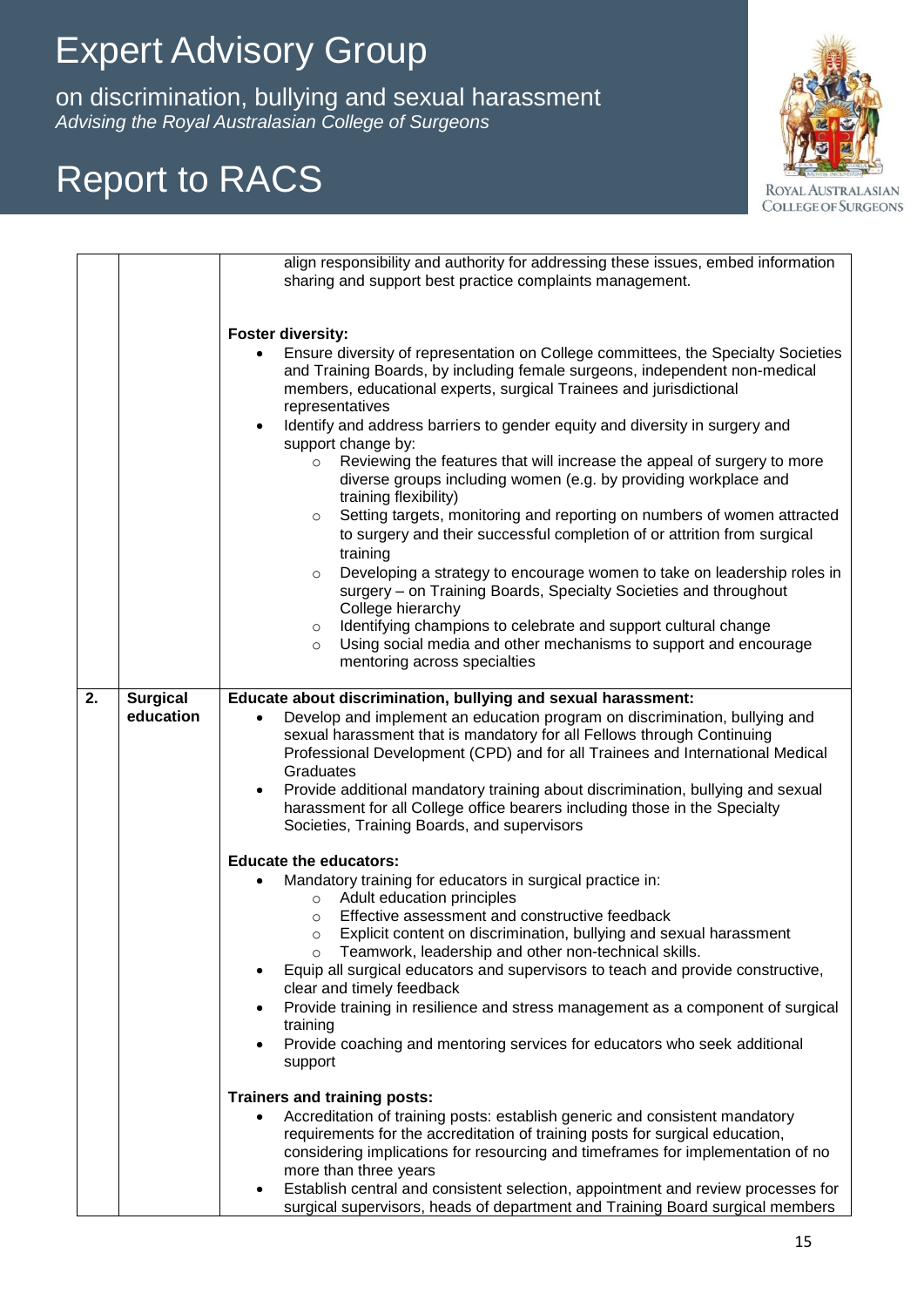on discrimination, bullying and sexual harassments.<br>Wising the Royal Australasian College of Surgeons on discrimination, bullying and sexual harassment *Advising the Royal Australasian College of Surgeons*

## Report to RACS



|    |                   | Introduce mandatory multi-sourced feedback for:<br>Trainees<br>$\circ$<br>Supervisors<br>$\circ$<br>Surgical department heads<br>$\circ$<br>Surgical units.<br>$\circ$<br>Increase external input and scrutiny:<br>Include external, independent participation in training and assessment of non-<br>technical skills<br>Establish a process for the independent review of training rotations that can be<br>٠<br>triggered by a Trainee, supervisor, or International Medical Graduate<br>Undertake an annual survey of training positions and publish the results to<br>$\bullet$<br>improve transparency of decision-making and make visible the underlying culture<br>of the unit, working with RACSTA to address concerns about identification of<br><b>Trainees</b><br>Review processes for selection into surgical training to support diversity and<br>$\bullet$<br>ensure independent, external non-College and non-medical membership of<br>selection and recruitment panels<br>Appoint independent educational experts to all Training Boards<br>$\bullet$<br>Introduce explicit requirements for the membership of Training Boards - women<br>surgeons, independent (non-medical) person, educational experts, surgical<br>Trainees and jurisdictional representatives<br>Increase neutral and independent oversight of IMG assessment, through<br>$\bullet$<br>external, independent participation in training and assessment<br>Consider use of video/recorded assessments in the workplace and examinations<br>$\bullet$<br>Support hospitals to ensure transparent hospital appointment processes.<br>$\bullet$<br><b>Foster diversity:</b><br>Foster diversity by aiming to become the industry leader in providing flexible<br>training opportunities (considering working hours and arrangements, family-<br>friendly practices, learning from the approach of the College of Obstetricians and<br>Gynaecologists)<br>Work with the Royal Australasian College of Surgeons Trainees Association<br>$\bullet$<br>(RACSTA) to better understand what resources would help RACSTA to<br>effectively support and advocate for Trainees<br>Improve gender equity in surgery by:<br>removing barriers to participation<br>$\circ$<br>providing flexible training options<br>$\circ$<br>promoting diversity and<br>$\circ$<br>having targets for the number of women on Training Boards and in<br>$\circ$<br>College leadership roles. |
|----|-------------------|----------------------------------------------------------------------------------------------------------------------------------------------------------------------------------------------------------------------------------------------------------------------------------------------------------------------------------------------------------------------------------------------------------------------------------------------------------------------------------------------------------------------------------------------------------------------------------------------------------------------------------------------------------------------------------------------------------------------------------------------------------------------------------------------------------------------------------------------------------------------------------------------------------------------------------------------------------------------------------------------------------------------------------------------------------------------------------------------------------------------------------------------------------------------------------------------------------------------------------------------------------------------------------------------------------------------------------------------------------------------------------------------------------------------------------------------------------------------------------------------------------------------------------------------------------------------------------------------------------------------------------------------------------------------------------------------------------------------------------------------------------------------------------------------------------------------------------------------------------------------------------------------------------------------------------------------------------------------------------------------------------------------------------------------------------------------------------------------------------------------------------------------------------------------------------------------------------------------------------------------------------------------------------------------------------------------------------------------------------------------------------------------------------------------------------------------------|
| 3. | <b>Complaints</b> | Introduce best practice complaints management built on the following principles:<br>Visibility and accessibility of complaint mechanisms - processes should<br>$\circ$<br>be well publicised and information made available about avenues for<br>making complaints and options for resolution<br>Responsiveness with a focus on early intervention. This requires<br>$\circ$<br>immediate acknowledgement of complaints and prompt responsiveness<br>in addressing them, relative to their seriousness and impact<br>Restorative approaches to resolution of disputes, focusing on the impact<br>$\circ$<br>of behaviours in the workplace and on others (such as colleagues and<br>patients), and aimed at improving insight of participants and behaviour<br>change                                                                                                                                                                                                                                                                                                                                                                                                                                                                                                                                                                                                                                                                                                                                                                                                                                                                                                                                                                                                                                                                                                                                                                                                                                                                                                                                                                                                                                                                                                                                                                                                                                                                              |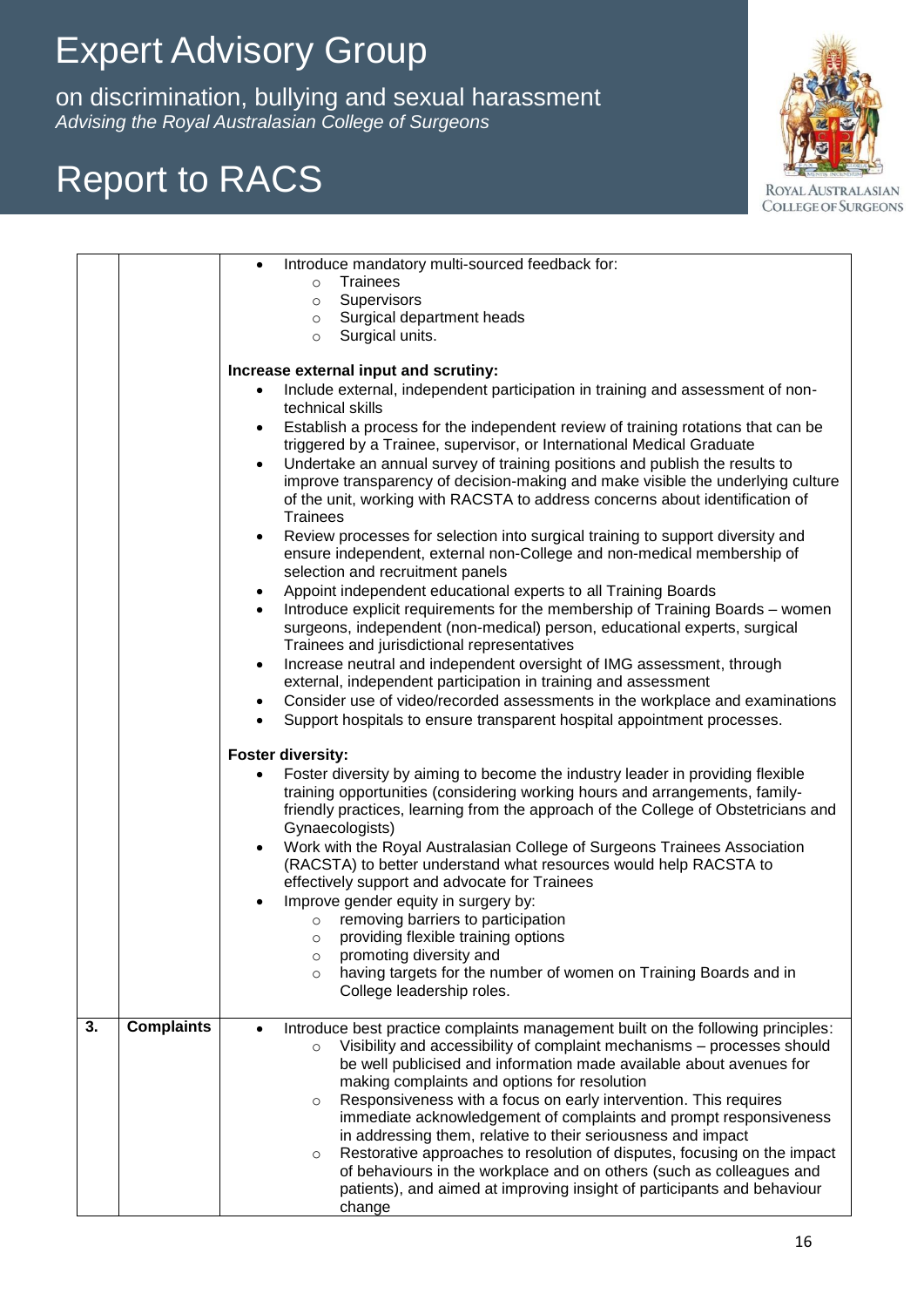on discrimination, bullying and sexual harassments.<br>Wising the Royal Australasian College of Surgeons on discrimination, bullying and sexual harassment *Advising the Royal Australasian College of Surgeons*

## Report to RACS



| Processes should include elements of independence and objectivity to<br>$\circ$<br>build confidence and integrity and ensure complaints are addressed in<br>an equitable, objective and unbiased manner<br>Confidentiality of the process is essential and should be guaranteed.<br>$\circ$<br>Confidentiality of complainants should be respected where possible, with<br>investigations focused on the nature of the allegations with specific<br>identifiable information only provided when needed. Confidentiality<br>should not be treated as secrecy and complaint outcomes should be<br>appropriately communicated to participants in the process<br>Established framework of accountability for taking, and reporting on, the<br>$\circ$<br>actions and outcomes arising from complaints to participants in the<br>process<br>Monitoring of complaint issues/trends, resolution rates and user<br>$\circ$<br>satisfaction should be a feature and used to inform continuous<br>improvement and assess the quality and effectiveness of complaint<br>mechanisms and further interventions.<br>Centralised, anonymous, accessible and detailed information about<br>$\circ$<br>making complaints e.g. clarity of enquiry, registering, lodgement,<br>progressing and ongoing reporting of all complaints, applying to all types<br>of complaints; formal and informal, options, requirements<br>protection for those who make complaints (within the limited powers of<br>$\circ$<br>the College), and prevention of victimisation<br>Build trust and confidence in complaints-handling process by introducing<br>$\bullet$<br>centralised lodgement, assessment, co-ordination and ongoing oversight of<br>complaints across all specialities of the College, including complaints about<br>surgical practice, education and behaviour<br>Accredited training posts in hospitals required to have mechanisms in place and<br>$\bullet$<br>share all information with the College about surgical-practice related complaints<br>at that post, through explicit agreements between workplaces and the College<br>Appoint independent and external surgical Ombudsman role to:<br>provide complaints oversight and a pathway for review of College actions<br>$\circ$<br>to address and prevent discrimination, bullying and sexual harassment<br>and<br>make sure concerns can be raised and issues addressed fairly, without<br>$\circ$<br>fear of reprisal or retribution.<br>Ensure public reporting of complaints, trends, and data including annual report<br>on progress against actions taken to address discrimination, bullying and sexual<br>harassment<br>Work proactively with hospitals to:<br>develop a commonly understood approach to sanctions, including<br>$\circ$<br>mechanisms for identifying, preventing and eliminating illegal and<br>inappropriate behaviour and reporting surgeons as needed<br>commit to cultural and organisational changes that will help to end<br>$\circ$<br>bystander and collective silence about discrimination, bullying and sexual<br>misconduct |
|-------------------------------------------------------------------------------------------------------------------------------------------------------------------------------------------------------------------------------------------------------------------------------------------------------------------------------------------------------------------------------------------------------------------------------------------------------------------------------------------------------------------------------------------------------------------------------------------------------------------------------------------------------------------------------------------------------------------------------------------------------------------------------------------------------------------------------------------------------------------------------------------------------------------------------------------------------------------------------------------------------------------------------------------------------------------------------------------------------------------------------------------------------------------------------------------------------------------------------------------------------------------------------------------------------------------------------------------------------------------------------------------------------------------------------------------------------------------------------------------------------------------------------------------------------------------------------------------------------------------------------------------------------------------------------------------------------------------------------------------------------------------------------------------------------------------------------------------------------------------------------------------------------------------------------------------------------------------------------------------------------------------------------------------------------------------------------------------------------------------------------------------------------------------------------------------------------------------------------------------------------------------------------------------------------------------------------------------------------------------------------------------------------------------------------------------------------------------------------------------------------------------------------------------------------------------------------------------------------------------------------------------------------------------------------------------------------------------------------------------------------------------------------------------------------------------------------------------------------------------------------------------------------------------------------------------------------------------------------------------------------------------------------------------------------------------------------------------------------------|
|                                                                                                                                                                                                                                                                                                                                                                                                                                                                                                                                                                                                                                                                                                                                                                                                                                                                                                                                                                                                                                                                                                                                                                                                                                                                                                                                                                                                                                                                                                                                                                                                                                                                                                                                                                                                                                                                                                                                                                                                                                                                                                                                                                                                                                                                                                                                                                                                                                                                                                                                                                                                                                                                                                                                                                                                                                                                                                                                                                                                                                                                                                             |
| support cultural change including by improving transparency about the<br>$\circ$<br>underlying culture of a unit, unprofessional behaviour and actions taken<br>to address breaches<br>address the consequences of inappropriate behaviour, introducing both<br>$\circ$<br>restorative and punitive mechanisms that protect those who seek to<br>implement positive change the workplace (locally in teams and by<br>hospital management).                                                                                                                                                                                                                                                                                                                                                                                                                                                                                                                                                                                                                                                                                                                                                                                                                                                                                                                                                                                                                                                                                                                                                                                                                                                                                                                                                                                                                                                                                                                                                                                                                                                                                                                                                                                                                                                                                                                                                                                                                                                                                                                                                                                                                                                                                                                                                                                                                                                                                                                                                                                                                                                                  |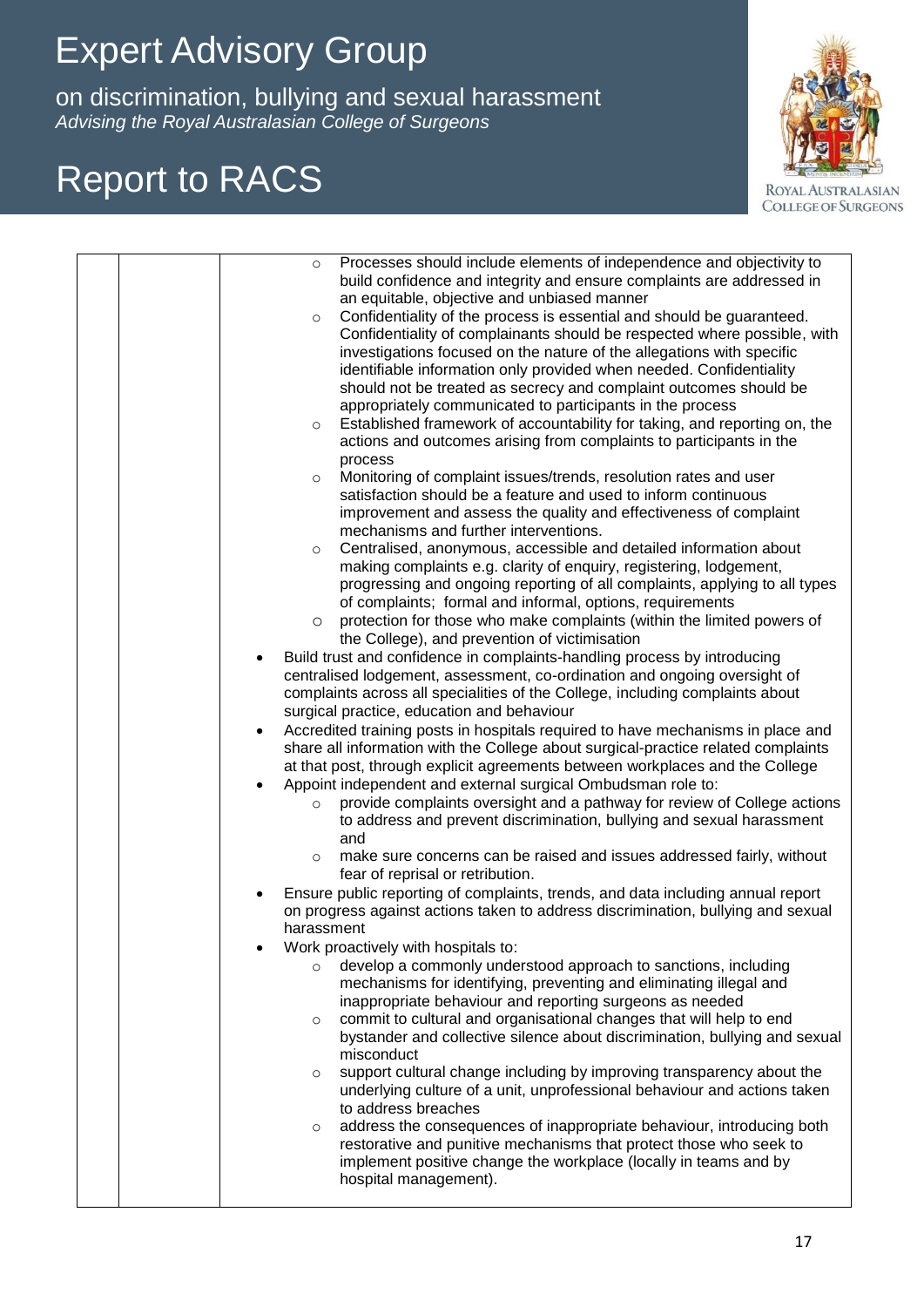on discrimination, bullying and sexual harassment *Advising the Royal Australasian College of Surgeons* on discrimination, bullying and sexual harassment

# Final Report to RACS



### **8. Conclusion**

The EAG is grateful to all the individuals and organisations that took the time and made the effort to participate in the research and contribute to the consultations. We strived to create a transparent and clear process so that people would come forward and share their stories, so we could learn.

Very significant participation rates in the quantitative, prevalence survey have established beyond doubt the scope of these problems. The courage of individuals who shared their personal stories has given depth to the EAG's understanding.

Now that the extent and impact of these issues is clear, there can be no turning back.

The College must be bold. It has a duty of care to Fellows, Trainees and International Medical Graduates – and a wider ethical and professional responsibility to the healthcare sector and ultimately to patients – to act now to address and prevent these problems. Leadership from the College, the Specialty Societies and College Fellows is essential and has the potential to create lasting, positive change on an issue that is widespread in surgery and across the healthcare sector.

Hospitals, employers, governments and other partners in the health sector must also meet their responsibilities and make a sustained commitment to action.

The EAG congratulates the College for establishing the EAG and providing it with the resources to do its work. We recognise that the research findings are challenging; that culture change is difficult and takes time; and that acting on our recommendations will require significant, sustained commitment.

This is the EAG's final report to the College. It includes some minor amendments and points of clarification, informed by feedback on the draft report published on 10 September 2015. A list of these updates is included in the media release published on 30 September 2015.

The EAG welcomes the response from the College to the draft report, and is pleased RACS has accepted the report findings and recommendations in full. The EAG believes the apology to everyone who has suffered discrimination, bullying and sexual harassment by surgeons, made on behalf of the College by its President, Professor David Watters OBE, was fitting and just.

The EAG recognises and values the strong support and commitment to dealing with these problems shown by the College Executive and its senior management team. We recognise the College's commitment to action that will create the change necessary to address and prevent these issues. As individuals, we will watch with interest as the College, the Specialty Societies, the Training Boards, as well as Fellows, Trainees and International Medical Graduates, work effectively together and with others in the health sector to achieve lasting change.

We sincerely hope that the work of the EAG has created a tipping point for action that will increase patient safety by making discrimination, bullying and sexual harassment in the practice of surgery a thing of the past.